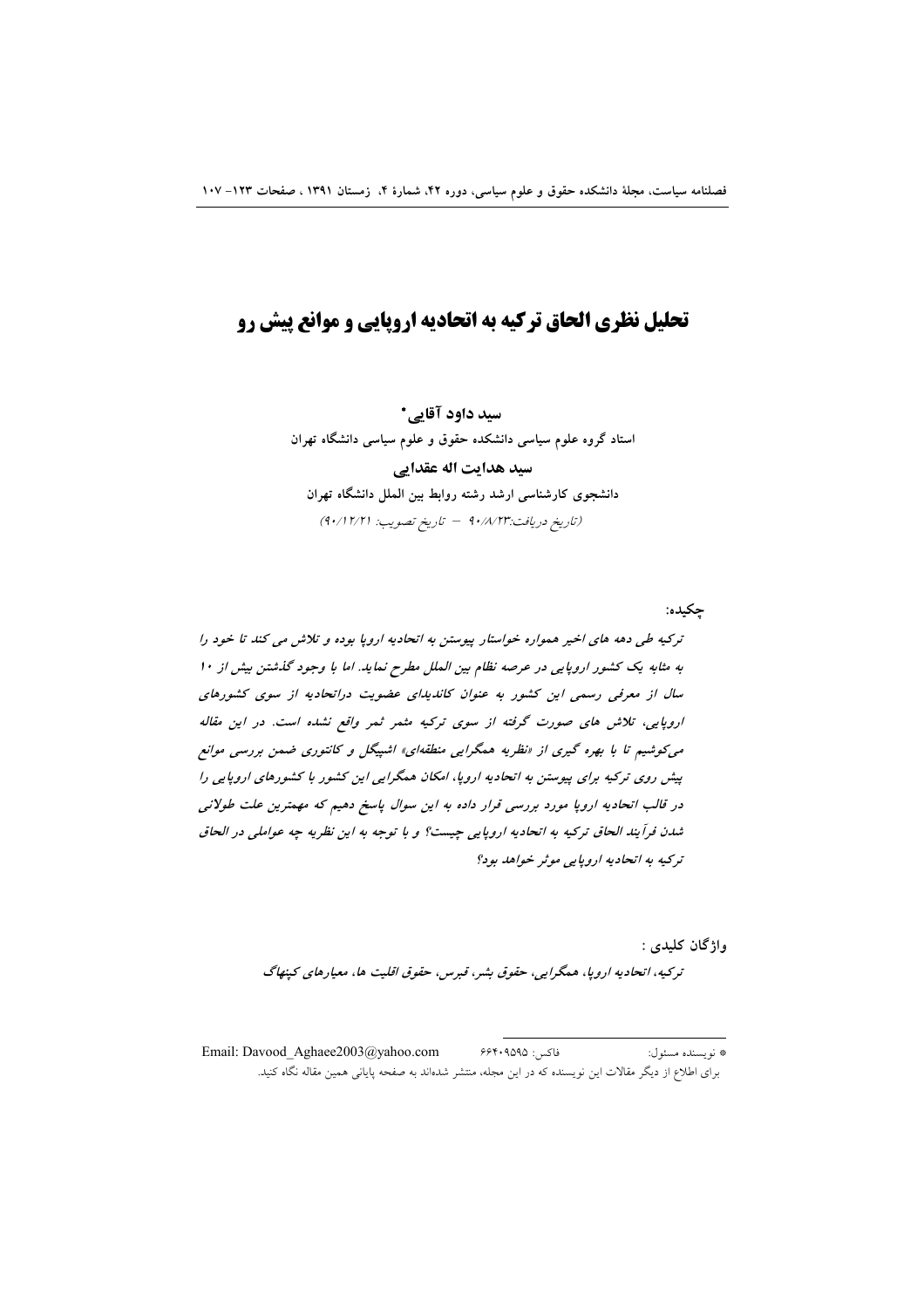#### مقدمه

وقوع دو جنگ جهانی در فاصلهای بسیار اندک باعث شد تا اروپا نقش محوری خود را در نظام بینالملل، که از سالها بیش به عنوان بازیگر منحصر در این عرصه در اختیار داشت، از دست بدهد. به علاوه هزینههای فراوان جنگ های اول و دوم جهانی، کشورهای اروپایی را در آستانه ورشکستگی قرار داده و مردم این قاره را به شدت متاثر کرده بود. همین عوامل باعث شد تا سیاستمداران اروپایی در تلاش برای پیشگیری از وقوع نزاع های مشابه و اعاده منزلت اروپا در عرصه نظام بین المللی، با توجه به وجود علقه های تاریخی، مذهبی، فرهنگی، سیاسی و اقتصادی، به ایجاد سازوکارهای همگرایانه در قالب سازمانهای فراملی مبادرت ورزیده و نهایتاً همکاری و همگرایی را جایگزین درگیری، نزاع و کشمکش نمایند. همراهی، عزم و اراده استوار کشورهای اروپایی با پیش شرط های لازم برای همگرایی، زمینه را برای عملی شدن اندیشه اروپای متحد مهیا نمود. همزمان، ترکیه که از سال ۱۹۲۳ با فروپاشی امپراتوری عثمانی و بر اساس قرارداد لوزان تاسیس شده بود، فکر اروپایی شدن را در سر می پروراند و مصمم بود که خود را به عنوان یک کشور اروپایی به جهانیان معرفی کند. این کشور که برای نیل به این هدف تلاش های فراوانی را انجام داده بود بالاخره درخواست رسمی عضویت کامل خود را در تاریخ ١٤ أوریل ١٩٨٧ تسلیم شورای وزیران جامعه اروپا نمود که این تلاشرها نهایتاً با اعلام نظر کمیسیون اروپا، در ۱۸ دسامبر ۱۹۸۹ درباره عضویت کامل ترکیه در جامعه اقتصادی اروپا ناکام ماند و این کشور نتوانست به عضویت کامل جامعه اروپایی نائل شود. کمیسیون اروپا (European Commission) در این رابطه صراحتاً از مواردی همچون: بالا بودن نرخ تورم، رشد بالای جمعیت، عدم همخوانی فرهنگی و مذهبی بین اروپا و ترکیه، توسعه اقتصادی ناکافی، عدم رعایت حقوق بشر، نداشتن ثبات سیاسی، مسئله قبرس و منازعه با یونان و.... به عنوان عواملی نام برد که مانع از عضویت کامل ترکیه در جامعه اروپا می گردد (نقدینژاد و اشلقی،۱۳۸۵) عوامل و مواردی که حتی امروز هم علی رغم گذشت بیش از ۲۰ سال از اعلام نظر این نهاد اروپایی، و به رغم تمامی پیشرفت های حاصل شده در جهت هموار ساختن مسیر الحاق ترکیه به این سازمان منطقهای، اصلی ترین موانع و چالش های پیش روی این کشور برای عضویت در اتحادیه اروپایی محسوب می شود. اما در این بین به نظر می رسد که عدم سنخیت فرهنگی و مذهبی مابین ترکیه و اتحادیه اروپا مهمترین عامل پیش روی ترکیه در روند عضویت در این سازمان منطقهای بوده و این کشور تنها زمانی می تواند به عضویت در این اتحادیه نائل شود که شرایط خود را در ابعاد سیاسی، اقتصادی، فرهنگی و مذهبی، با کشورهای عضو انطباق داده و یا حداقل در حد امکان در این ابعاد و به ویژه در بعد فرهنگی و مذهبی به آنها نزدیک شود. ولی با تمام این اوصاف باید منتظر بود و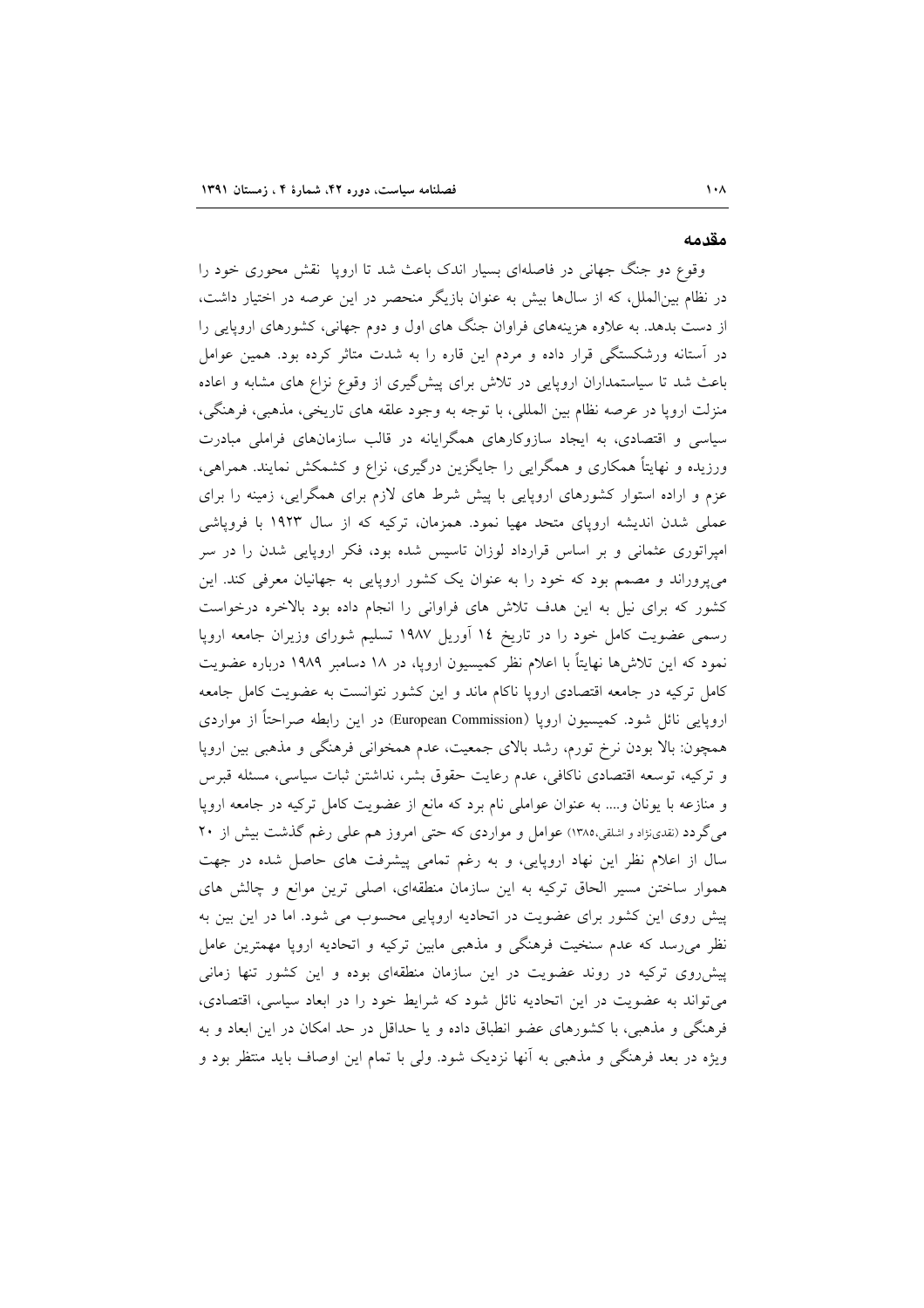دید که آیا ترکیه خواهد توانست با گذشت زمان بر معضلات و موانع پیش روی خود در این مسير فائق شود يا خبر؟

### چارچوب نظری

از نظر اشپیگل و کانتوری سیاست بین الملل دارای سه سطح جهانی، منطقهای و ملی است و بنابراین مطالعات منطقهای حلقه واسط میان مطالعات جهانی و ملی به حساب می آید. در نتیجه منطقه باید به عنوان یک واحد و یک مجموعه به هم مرتبط در تحلیل های بین|لمللی مورد بررسی قرار گیرد. از دید آنها منطقه به مجموعهای از کشورهای واقع در یک حوزه جغرافیایی اطلاق می شود که دارای روابط متقابل و ارگانیک با یکدیگر بوده و هرگونه دگرگونی در یکی از آنها، سایر کشور های آن منطقه را نیز متاثر ساخته و مانع از بی تفاوتی آنها می گردد (نقیب زاده ، ۱۳۸۲: ٦). و این بدین معناست که هر منطقهای، از استقلال نسبی در نظام بین الملل برخوردار خواهد بود. آنها معتقدند که اگر سیستم را کلیتی به هم پیوسته از روابط موجود بین واحدهای مستقل در یک محدوده ساختاری به حساب آوریم، سه نوع سیستم در ارتباط با سه نوع محدوده قابل تصور است که عبارتند از: سیستم مسلط (که متشکل از ساختار روابطی است که بین قدرتهای بزرگ در نظام بینالملل جریان دارد.)، سیستم تابع (که مشتمل بر کنش های متقابل بین بازیگران حاضر در یک منطقه می باشد) و سیستم داخلی که به مجموعه روابط في ما بين سازمان هايي اطلاق مي شود كه سياست داخلي يك كشور را شکل می دهد (نقیب زاده ، ۱۳۸۲: ۱۸).

بر همین مبنا، نظریه «همگرایی منطقه ای» اشپیگل و کانتوری در تحلیل سیستمهای تابع و سیاستهای منطقه ای کشورها، ضمن تحلیل ساختار نظام های منطقه ای، تلاش میکند تا عواملی را که به شکل گیری همگرایی (Integration) در بین کشورهای یک سیستم تابع انجامیده و باعث تداوم و موفقیت این همگرایی می گردد تبیین نمایند. این دو نظریه پرداز معتقدند که اگر یک همگرایی منطقه ای بخواهد موفق باشد باید در چند عامل مهم پیوستگی(Cohesion) قابل توجهي ميان اعضاء وجود داشته باشد:

**۱. قرابت جغرافیایی**: به این معنا که اگر قرار است یک همگرایی منطقه ای موفق شکل بگیرد کشورهایی که از لحاظ جغرافیایی به هم نزدیک هستند باید این همگرایی را شکل بدهند و به طبع نمی توان انتظار داشت که کشورهایی که از نظر جغرافیایی به دو منطقه متفاوت تعلق دارند با هم دست به همگرایی زده، متحد شوند.

**۲**. پیوستگی و هم تکمیلی اقتصادی: تحولات قرن بیستم و ظهور اقتصاد سوسیالیستی نشان گر این واقعیت بود که نظام های اقتصاد سرمایه داری و سوسیالیستی از قابلیت ادغام و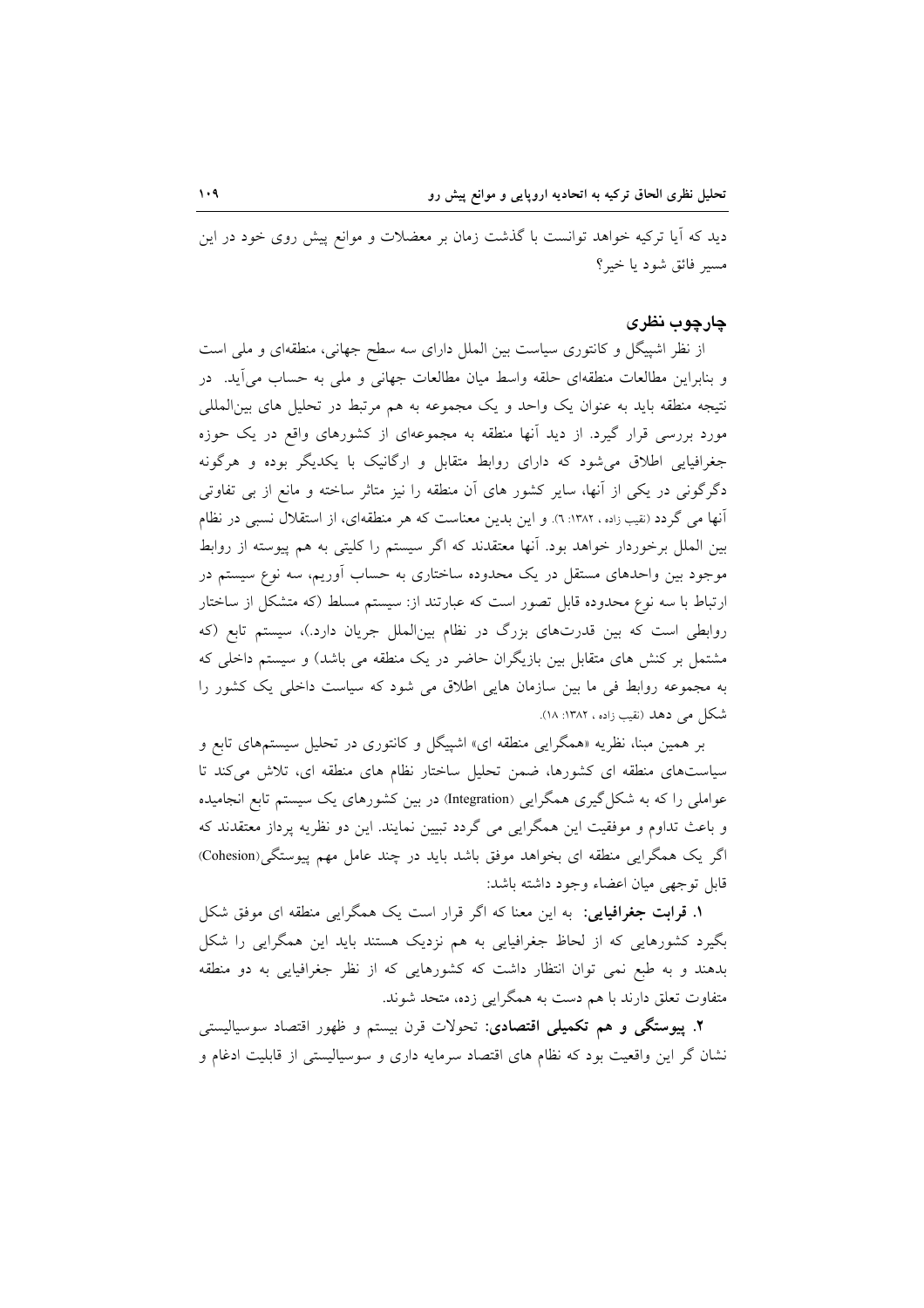همگرایی با یکدیگر برخوردار نیستند. علاوه بر این هم تکمیلی اقتصادی نیز عامل مهم دیگری در افزایش استحکام و تداوم بخشیدن به همکاری های فی مابین کشورهای حاضر در یک همگرایی منطقه ای است و باعث وابستگی متقابل اعضاء و تمایل آنها به همکاری می گردد.

**۳. ساختار سیاسی مشابه:** مشابهت ساختارهای سیاسی عامل دیگری است که اشپیگل و کانتوری اَن را از پیش شرط های لازم در شکل گیری همگرایی منطقه ای به حساب می اَورند و معتقدند که سنخیت نظام های سیاسی حاکم بر کشورها چه از لحاظ شکلی و چه از لحاظ محتوایی (ایدئولوژیک) نقش مهمی را در روند تکوین، تداوم و توسعه همگرایی ایفا خواهد نمود (نقب زاده ، ۱۳۸۲: ۲۰)

**٤. تجانس فرهنگي:** تجانس فرهنگي، پيوستگي اجتماعي و وجود ويژگي هاي فرهنگي مشترک ما بین اعضای حاضر در یک ساز و کار منطقه ای که با هدف همکاری میان اعضا شکل گرفته است عامل مهمی است که منجر به شکل گیری گفتمان های همگرایانه بین اعضا خواهد شد. و به گفته بروس راست به ایجاد آگاهی منطقه ای منجر می شود که می تواند به جمع شدن کشورهای یک منطقه و همبستگی منطقه ای در قالب یک سازمان بیانجامد. (Russet, 1967: 4)

اشپیگل و کانتوری نیز در بخش دیگری از نظریه خود، کشورهای عضو یک منطقه گرایی را بر مبنای مولفه هایی از قبیل قدرت، حوزه منابع مالی و اثر گذاری آنها در مسائل بین المللی و منطقه ای به ۳ دسته تقسیم می کنند:

۱. **بازیگران مرکزی**: بازیگرانی هستند که میزان اثر گذاری آنها در نظام بین الملل در سطح بالایی قرار دارد. آنها برای خود منافعی را فراتر از حوزه جغرافیایی شان در نظر داشته، و نقش موتور محرک را برای سازمان ایفا می نمایند و در واقع نقش اصلی را در شکل دهی و پیش برد سیاست های یک سازمان منطقه ای به خود اختصاص می دهند . بر این اساس می توان از کشورهای انگلستان، فرانسه و آلمان به عنوان بازیگران مرکزی در اتحادیه اروپا نام برد.

**۲. بازیگران پیرامونی**: بازیگران کوچک تر با قدرت اندک و حوزه نفوذ محدودترهستند که منافعشان در قلمرو مرزیشان محدود می گردد و در سیاست های منطقه ای نقش جانبی دارند. در مورد قاره اروپا می توان کشورهای اروپای شرقی و کشورهایی که در سطح اروپا قدرت های درجه دو و سه محسوب می شوند را غالباً در این دسته قرار داد.

**۳. بازیگر مداخله گر**: بازیگران و قدرت های برزگ فرا منطقه ای را شامل می شود که بر اساس ملاحظات اقتصادی، سیاسی و امنیتی خود، با مداخله در امور مختص به اتحادیه ها و سازمان های منطقه ای، در تصمیمات و جهت گیری های آنها تاثیرگذارند. در مورد اتحادیه اروپا، آمریکا به عنوان مهم ترین بازیگر مداخله گر مطرح است.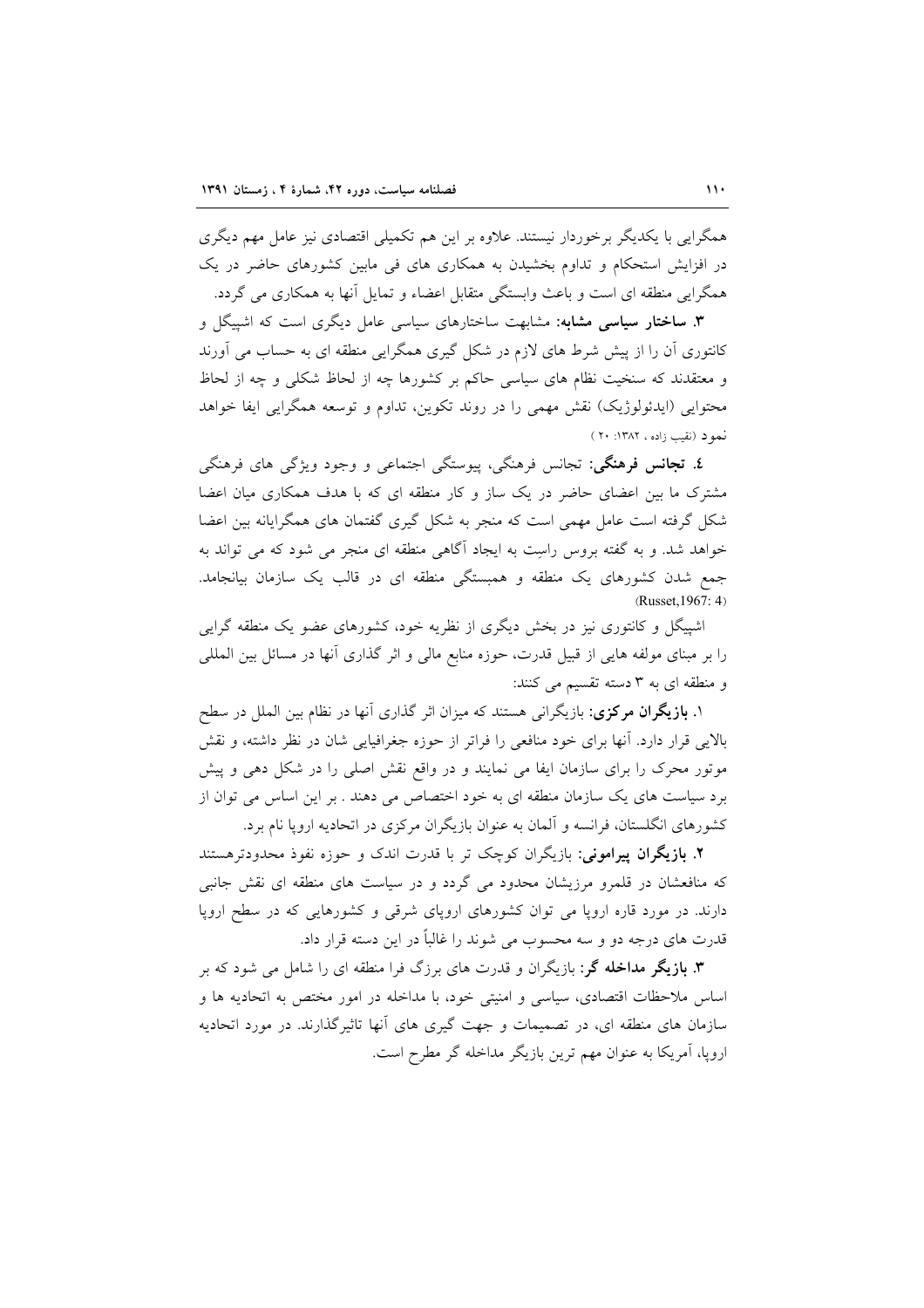## تاریخچه روابط ترکیه و اتحادیه ارویا

تجربه غرب گرایی و گرایش به اروپایی شدن در ترکیه از پیشینه ای دیرینه به قدمت تاسیس جمهوری ترکیه در سال ۱۹۲۳ برخوردار است. به گونه ای که تلاش روز افزون برای پیوستن به اتحادیه اروپا، جزء لاینفک و جدایی ناپذیر اندیشه و جهت دهنده سیاست های أنها بوده و ترکیه از دیر باز، برای اعتبار بخشیدن به خود و کسب وجهه بین المللی در آرزوی پیوستن به جامعه اقتصادی اروپایی به سر می برد. آرزویی که سرانجام موجب شد تا دولتمردان این کشور برای پذیرش ترکیه در جامعه اقتصادی اروپا ارائه درخواست نمایند (McLaren,2000:118). در همین راستا، توافق نامه آنکارا، که مشتمل بر سه مرحله بود، با هدف دستیابی ترکیه و اروپا به ائتلاف اقتصادی کامل در چارچوب جامعه اقتصادی اروپایی و با حق امتيازات تجاري طرفين در سال ١٩٦٣ به تصويب رسيد ( McLaren,2000:119). امضاء توافق نامه آنکارا و باز شدن راه برای عضویت کامل ترکیه در جامعه اقتصادی اروپایی، باعث شد تا این کشور به حرکت خود درمسیر اروپایی شدن با اطمینان بیشتری ادامه دهد و نهایتاً در سال ۱۹۸۷ درخواست خود را برای عضویت کامل در جامعه اروپا ارائه نماید که در آن مقطع زمانی با مخالفت کمیسیون اروپا، ترکیه نتوانست به عضویت کامل جامعه اروپا نائل شود . با اضافه شدن اعضای جدید به جامعه اروپا و همچنین تصویب معاهده ماستریخت در سال ۱۹۹۳ و مبدل شدن جامعه اروپا (که یک نهاد صرفاً تجاری محسوب می شد) به نهادی مشارکتی در ابعاد سیاسی و اقتصادی تحت عنوان اتحادیه اروپا، فرصت های جدیدی پیش روی ترکیه قرار گرفت و سرانجام این کشور در تاریخ ۱۰ دسامبر ۱۹۹۹ طی اجلاس شورای اروپایی (The European Council) در هلسینکی، رسماً به عنوان کاندیدای عضویت در اتحادیه اروپا پذیرفته شد و از آن سال تا کنون اقدامات جدی را در این رابطه انجام داده است. همین مسئله موجب شد که ترکیه در سال ۲۰۰۰ بتواند برای نخستین بار به عنوان عضو شورای اقتصادی اروپا در اجلاسیه نایس شرکت نماید (Erdogdu,2002:79) .

گرچه اجلاسیه هلسینکی در سال ۱۹۹۹ مشخص نمود که مذاکرات الحاق ترکیه به اتحادیه اروپا فقط زمانی می تواند آغاز گردد که این کشور جنبههای سیاسی معیارهای اجلاس كينهاگ (Copenhagen Criterions) را محقق ساخته باشد، در اين راستا تركيه اصلاحات سياسي بنیادین خود را با هدف نزدیک شدن به معیارهای مورد نظر اتحادیه اروپا، در قالب برنامه ملی برای پذیرش در اتحادیه اروپایی، که در ماه مارس سال ۲۰۰۰ به تصویب دولت رسیده بود، از اواخر سال ۲۰۰۱ آغاز نمود (Müftüler-Bac,2005:21). این اصلاحات توانست زمینه را برای أغاز مذاكرات تركيه و اتحاديه اروپايي مهيا كند و دور جديد مذاكرات با توافق اين اتحاديه از سال ٢٠٠٤ آغاز گشت. پس از این بود که کمیته ای از سوی اتحادیه اروپا برای انجام مذاکرات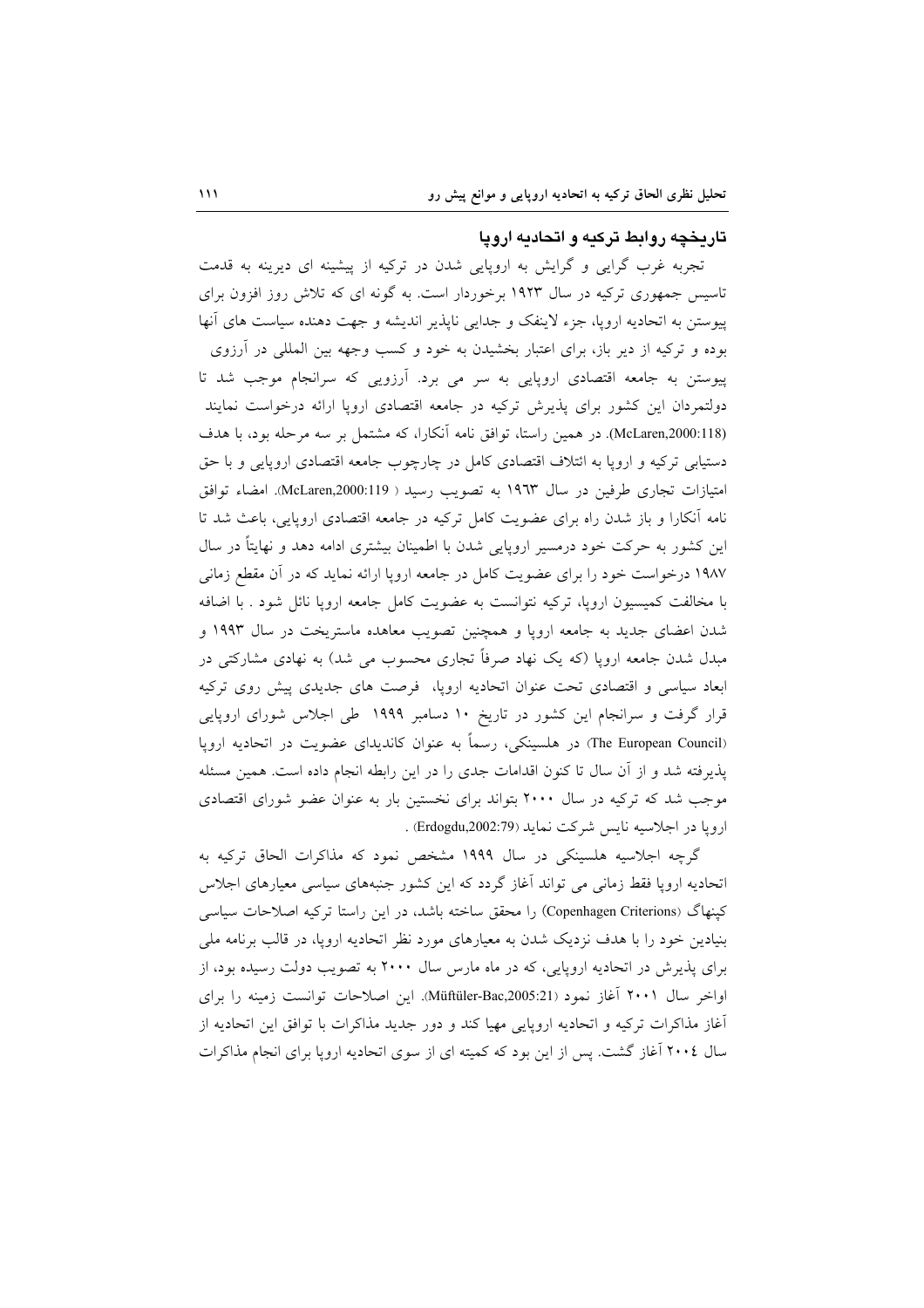و بررسی پیشرفت ها و نقاط ضعف ترکیه در برآوردن معیارهای مدنظر این اتحادیه منصوب شد. کمیتهای که قرار بود به صورت ادواری و منظم به مذاکره، رایزنی و بررسی وضعیت ترکیه برای عضویت در اتحادیه اروپایی مبادرت می ورزد (Kubicek,2005:361).

ییش شرط های عضویت در اتحادیه ارویا بر اساس معیارهای اجلاس کینهاگ

سران دولت های عضو اتحادیه اروپا در نشست کپنهاگ در سال ۱۹۹۳ برای کشورهایی که خواهان عضویت در این اتحادیه بودند، معیارهایی موسوم به معیارهای کپنهاگ را تدوین نمودند و بنابراین از این پس اعضای اتحادیه اروپایی فقط کشورهایی را واجد شرایط عضویت در این سازمان می دانستند که به موارد تصریح شده در قالب معیارهای کپنهاگ نائل شده باشند. در یک نگاه کلی می توان این معیارها و شرایط را بر اساس حوزه های مختلف در چهار دسته تقسیم بندی نمود :

۱. شرایط سیاسی: کشورهای متقاضی باید نهادهای با ثباتی را ایجاد کنند که تضمین كننده دموكراسي، حكومت قانون و حقوق بشر بوده، به حقوق اقليت ها احترام بگزارد.

۲. شرایط اقتصادی: فراهم نمودن شرایط رقابت اقتصادی و شکل گیری اقتصاد بازار پویا و کارآمد و هماهنگ و هم گام با اتحادیه اروپا و داشتن توانایی لازم برای رقابت با نیروهای بازار در اتحادیه اروپایی.

۳. اصلاحات ساختاری، اداری و قضایی: کشورهای خواهان عضویت در اتحادیه اروپا باید از طریق تنظیم و اصلاح ساختارهای اداری و قضایی موجود، شرایط را برای ادغام در این سازمان به نحوی فراهم نمایند که قوانین اتحادیه همواره بر قوانین داخلی مقدم باشد.

٤. توانایی انجام تعهدات سیاسی و اقتصادی: کشورهای متقاضی باید توانایی لازم را برای انجام تعهدات ناشی از عضویت و تبعیت از اهداف و جهتگیریهای سیاسی، اقتصادی و مالی اتحادیه اروپایی داشته باشند (عسگری، ۱۳۸٤: ۱۱۳).

## تحلیل تئوریک موانع پیوستن ترکیه به اتحادیه اروپا

در این بخش تلاش می کنیم تا در قالب نظریه همگرایی منطقه ای اشپیگل و کانتوری ابتدا به تبیین موانع پیوستن ترکیه به اتحادیه اروپا پرداخته و سپس نقش قدرت های بزرگ اروپایی و آمریکا را در عضویت این کشور در اتحادیه اروپا ارزیابی نماییم.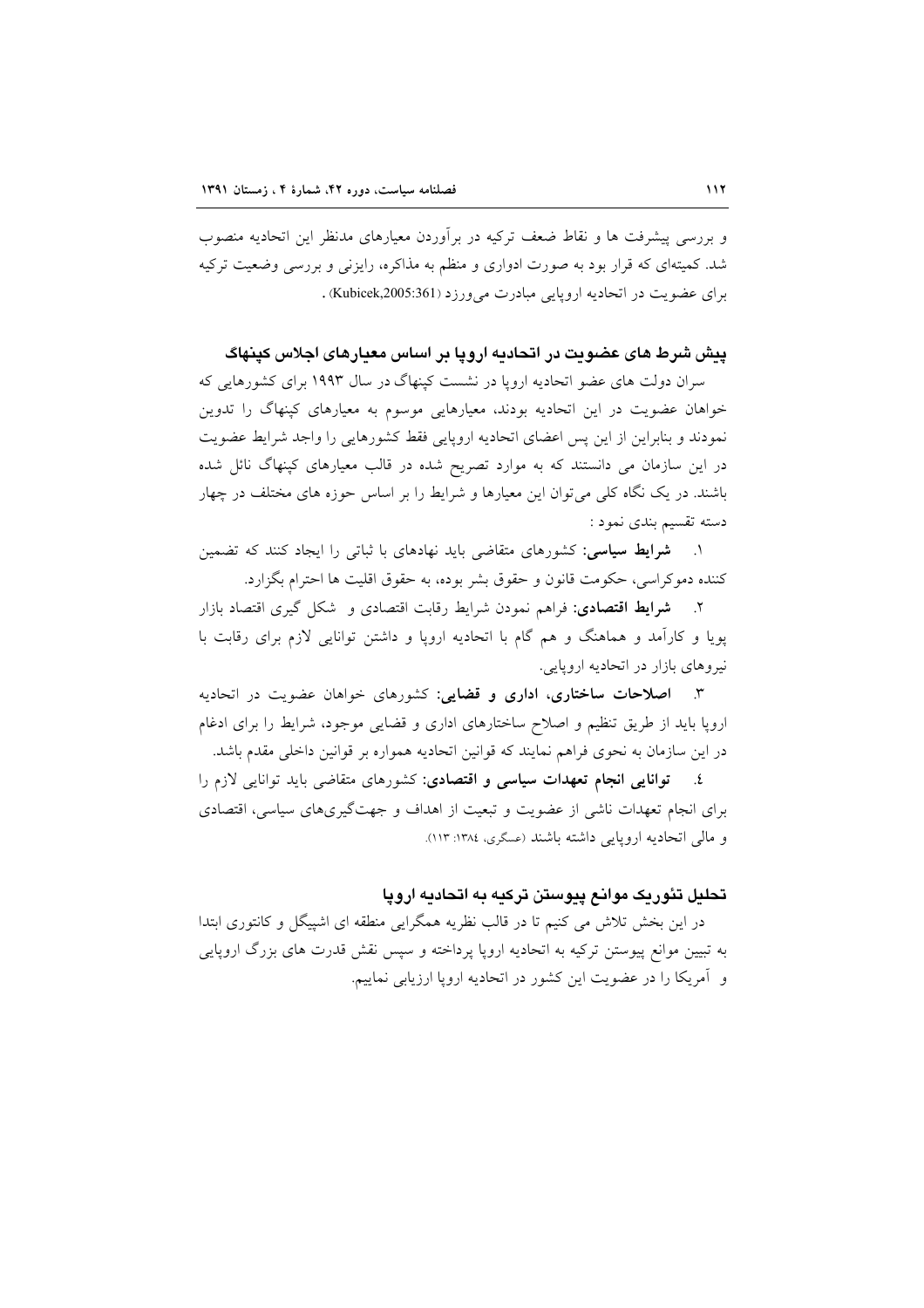### الف) مولفه های مهم در همکاری

همان طور که پیش تر نیز اشاره شد، بر اساس نظریه اشییگل و کانتوری، یک همگرایی منطقهای زمانی می تواند موفقیتآمیز باشد که کشورهای حاضر در فرآیند مذکور دارای پیوستگی های اقتصادی، سیاسی، فرهنگی و قرابت جغرافیایی باشند. بر این اساس آنچه که در روند الحاق ترکیه به اتحادیه اروپا حائز اهمیت است توانایی و تلاش این کشور در انطباق خود با شرایط و معیارهای موجود در اتحادیه اروپایی است، و لذا در این بخش به بررسی و شرح اجمالي موانع موجود در مسير همگرايي ترکيه و اتحاديه اروپا در حوزه هاي مذکور یرداخته، اصلاحات و تلاش های صورت گرفته از سوی مقامات مسئول این کشور در راستای رفع این موانع را بررسی خواهیم نمود. ١. عامل جغرافيايي

از لحاظ جغرافیایی علی رغم اینکه تنها ۳ درصد از خاک ترکیه در قاره اروپا قرار گرفته است، ولی به دلیل مجاورت این کشور با کشورهای عضو در اتحادیه اروپا، به لحاظ جغرافیایی ترکیه می تواند به عنوان یکی از اعضای این اتحادیه در نظر گرفته شود. مسئله ای که از دیرباز به وضوح در اظهارات مقامات ترکیه در این باره نیز متبلور بوده است برای مثال، تورگوت اوزال رئیس جمهور اسبق ترکیه در این خصوص معتقد بود: «ما یک پل مادی و معنوي بين شرق و غرب خواهيم بود.» (خاني و جمالي،١٣٨٨: ٢٢ )

### ۲. عوامل و موانع اقتصادی

موانع اقتصادی الحاق ترکیه به اتحادیه اروپا را می توان به چهار بخش تقسیم نمود: ۰۱–۲. عدم ثبات اقتصادی

به رغم اینکه ترکیه بیشترین نرخ توسعه اقتصادی را در میان کشورهای عضو سازمان همکاریهای اقتصادی و توسعه در دهههای ۱۹۸۰ و ۱۹۹۰ به خود اختصاص داده است، اما ساختارهای اقتصادی این کشور در مقایسه با کشورهای عضو اتحادیه اروپایی، دچار ضعفهای آشکاری است. نوسانات شدید در شاخص های اقتصادی این کشور از جمله رشد اقتصادی، تولید ناخالص داخلی، واردات و بدهی خارجی در دهه های ۱۹۸۰ و ۱۹۹۰ میلادی نشان دهنده بی ثباتی اقتصادی در ترکیه بوده است (Fder, 2003: 79) در یی بحران مالی سال ۲۰۰۱ دولت ترکیه اصلاحات مالی و اقتصادی پیشنهادی سازمان بین المللی پول را به مرحله اجرا گذاشت و سیاست تثبیت پولی، انضباط مالی، تسریع خصوصی سازی و فعال نمودن سرمایه گذاری دولتی را در پیش گرفت. این اصلاحات پایه های اصلی اقتصاد ترکیه را تقویت نمود و علاوه بر دستیابی این کشور به میانگین۲٪ رشد اقتصادی سالانه تا سال ۲۰۰۸، موجب کاهش نرخ تورم تا میران ٦/٣٪ (یعنی پایین ترین میزان نرخ تورم در ٣٤ سال اخیر) و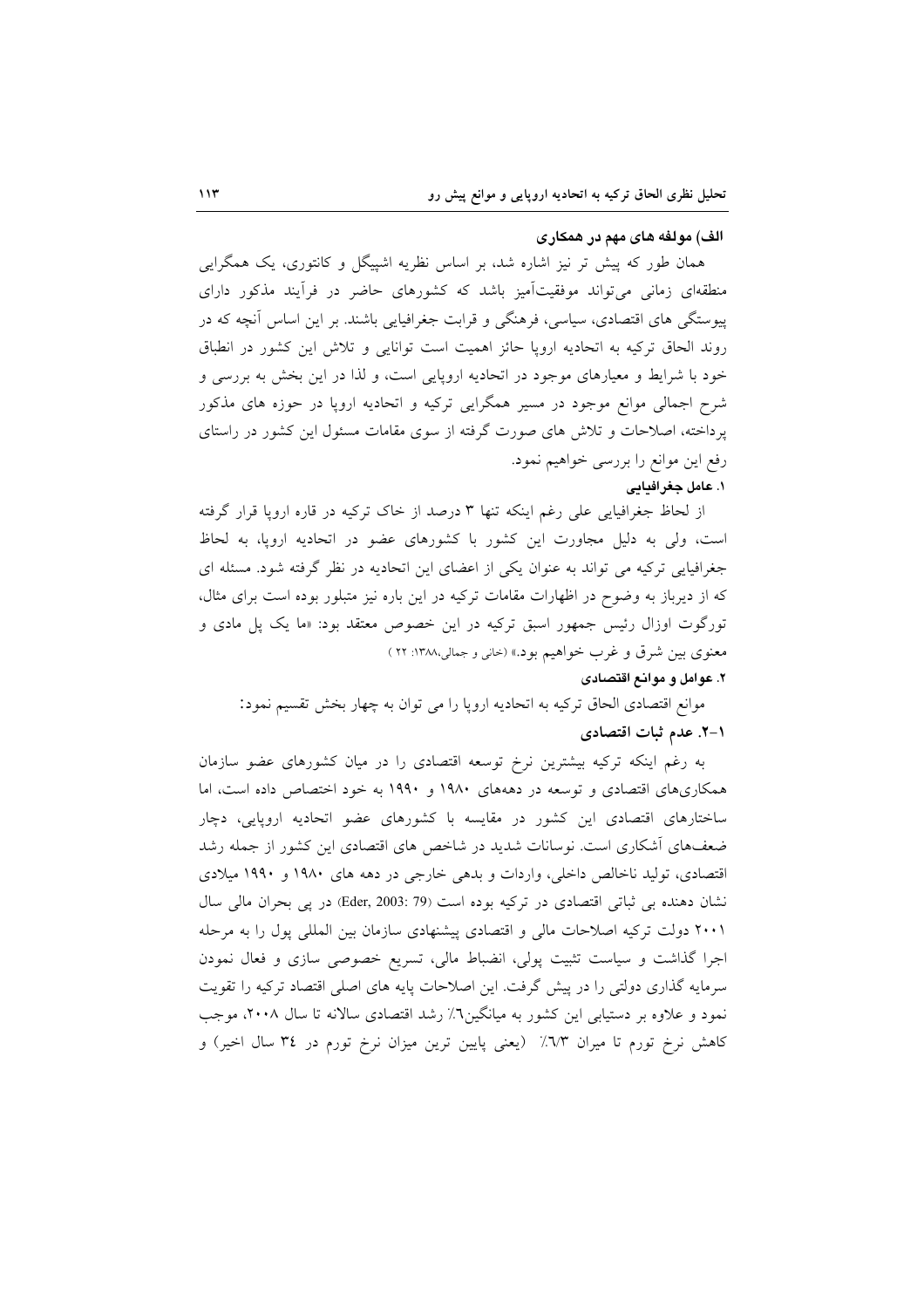همچنین کاهش سطح بدهی های بخش عمومی تا ٥٠٪ تولید ناخالص داخلی(GDP) گردید و در مجموع توانست به شکل قابل ملاحظه ای شاخص های اقتصادی خود را ارتقاء بخشده و در ادامه تولید ناخالص داخلی خود را نیز در سال ۲۰۱۰ و به رغم ایجاد بحران مالی جهانی به نرخ ٨/٢٪ برساند. با این وجود، اقتصاد ترکیه کماکان از کمبود فراوان منابع مالی رنج می برد و برای جبران این کمبود به سرمایه گذاری های کوتاه مدت روی آورده است. ۲–۲. نرخ بالای بیکاری و پایین بودن سطح رفاه عمومی

سطح درآمدها در ترکیه به شکل قابل ملاحظه ای نسبت به اروپای غربی پایین است. به اعتقاد تحلیل گران اقتصادی، اقتصاد ترکیه زمانی در مسیر پویا و نهادینه شده توسعه قرار میگیرد که سطح رفاه عمومی در این کشور بهبود یافته و شاخصهای رفاه اجتماعی افزایش یابد (سلطانی،۱۳۸٤: ۱۱). برنامه ریزی های صورت گرفته برای ارتقاء سطح رفاه عمومی باعث شد تا نرخ افراد زیر خط فقر در این کشور به شکل قابل ملاحظه ای کاهش یافته و از ۲۰/۵٪ در سال ۲۰۰۵ به ۱۷/۱۱٪ در سال ۲۰۰۸ برسد، به علاوه توسعه نامتوازن بین مناطق غربی با مناطق مرکزی و شرقی این کشور و سطح پایین توسعه یافتگی اقتصادی و صنعتی و نرخ بالای بیکاری در این مناطق چالش دیگری بود که دولتمردان این کشور با آن مواجه بودند. این مسئله مقامات دولتی ترکیه را بر آن داشت تا با اجرای سیاست هایی همچون پروژه گاپ (G.A.P) و توجه بیش از پیش به مناطق کمتر توسعه یافته، و ایجاد اشتغال در این مناطق ضمن کاهش ۲/۱٪ نرخ بیکاری در سال ۲۰۱۰ به نسبت سال ۲۰۰۹، خواسته های اتحادیه اروپا در قبال توسعه متوازن و همچنین هماهنگی شاخصهای رفاه عمومی ترکیه با استانداردهای اروپایی را تا حدی محقق نموده تا از این طریق بتوانند با پدیدههایی همچون مهاجرت بی رویه از این کشور به سمت کشورهای اروپایی، پس از عضویت در این اتحادیه مقابله نمایند. ۳-۲. دخالت دولت در اقتصاد

اگرچه اقتصاد ترکیه هنوز یک اقتصاد أزاد و فارغ از دخالت دولت نیست، اما روند شتابان و رو به رشد خصوصی سازی و کاهش فزاینده مداخله و تصدیگری دولت در بخش های مختلف اقتصادی، از جمله در بخش صنایع پایه، بانکداری، حمل ونقل و ارتباطات، باعث پیدایش بنگاههای اقتصادی طبقه متوسط گردیده است. اجرا و پیش برد سریع برنامه خصوصی سازی نشانگر عزم دولتمردان ترکیه برای برداشتن گام های بلند در مسیر رفع موانع مربوط به اقتصاد دولتی این کشور برای الحاق به اتحادیه اروپایی است.

## ٤-٢. صنعتي نشدن اقتصاد

اگرچه سهم بخش های صنعتی و خدماتی در اقتصاد ترکیه با اجرای برنامه اصلاحات اقتصادی و ساختاری صورت گرفته افزایش یافته و این دو بخش در مجموع بیش از ۷۰٪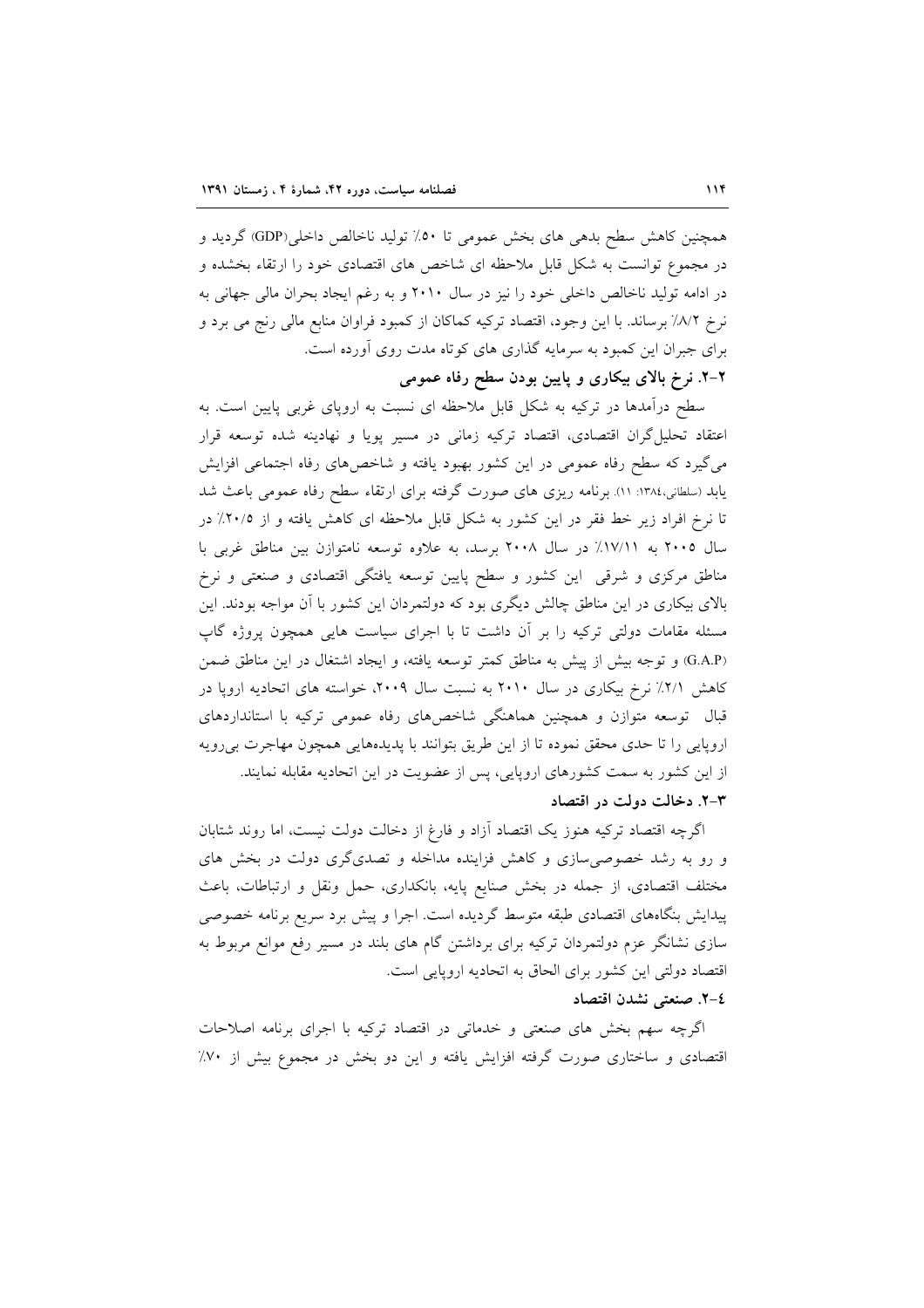مشاغل این کشور را به خود اختصاص داده اند، اما با این وجود، کماکان حدود ۲۹/۵ درصد نیروی کار شاغل، یعنی بیش از ۱۵ میلیون نفر(که بیش از مجموع جمعیت چندین کشور عضو اتحادیه اروپاست)، در این کشور در بخش کشاورزی شاغل هستند. این در حالی است که در انگلستان تنها ۲٪ جمعیت این کشور در بخش کشاورزی مشغول به کار هستند. براساس برآوردهای کمیسیون اقتصادی اروپا، پیوستن ترکیه به این اتحادیه ۲۸ میلیارد پورو برای اتحادیه اروپا هزینه در پی خواهد داشت. همچنین سالانه کمک هایی از سوی اتحادیه اروپا برای ارتقاء صنعت و اقتصاد ترکیه، به این کشور پرداخت می شود تا بتواند شرایط مناسب را در اين حوزه ها كسب نمايد (نقدىنژاد و اشلقى،١٣٨٥).

### ۳. عوامل و موانع سیاسی

موانع سیاسی الحاق ترکیه به اتحادیه اروپا را می توان به چهار بخش تقسیم نمود: ۰۱–۳. دموکراسی و حقوق بشر

تصویب برنامه ملی برای پذیرش در اتحادیه اروپا، که براساس آن ۸۹ قانون جدید و ۹٤ اصلاحيه قانوني پيشنهاد شده بود (Müftüler-Bac,2005:365)، فصل جديدي در حركت تركيه به سمت معیارهای مد نظر اتحادیه اروپایی بود و با روی کار آمدن حزب عدالت و توسعه (AKP) به رهبری اردوغان، دولت ترکیه تلاش گسترده ای را آغاز نمود تا ضمن رعایت حقوق سیاسی و اجتماعی مردم به بهبود معیارهای دموکراسی و حقوق بشر در این کشور بیردازد. حق دسترسی به وکیل برای همه زندانیان، سختگیری های کمتر در مورد برگزاری تظاهرات توسط مخالفین، تشکیل انجمنها و تجمعات و آزادی بیشتر روزنامهها از جمله اقداماتی است که توسط دولت ترکیه در راستای ارتقاء حقوق بشر و دموکراسی انجام شده است. علاوه بر موارد ذکر شده، اتباع ترکیه از این حق برخوردارند که علیه دولت این کشور به دادگاه اروپایی حقوق بشر شکایت کنند. همچنین حکومت ترکیه اعلام نمود که قوانین متعددی را برای همسویی رویه قضایی این کشور با رویه قضایی موجود در اتحادیه اروپا به تصویب پارلمان ترکیه رسانده است. اصلاحات قضایی، به ویژه لغو مجازات اعدام یکی از خواستهای اساسی اتحادیه اروپایی بود. بنابراین در ماه اوت سال ۲۰۰۲ مجازات اعدام درترکیه لغو گردید. علاوه بر آن در ماه مه ٢٠٠٤ دولت این کشور دادگاه امنیت ملی را که در پی کودتای نظامی سال ۱۹۸۱، برای رسیدگی به جرایم علیه امنیت ملی و تمامیت ارضی تشکیل شده بود منسوخ اعلام کر د.

## ۲-۳. حضور نظامیان در عرصه سیاست ترکیه

با وجود اینکه نظام سیاسی ترکیه جمهوری است ولی قانون اساسی ترکیه صراحتاً ارتش را حافظ نظام جمهوری می داند و بنابراین بقای حکومت و نظام حاکم به قدرت ارتش بستگی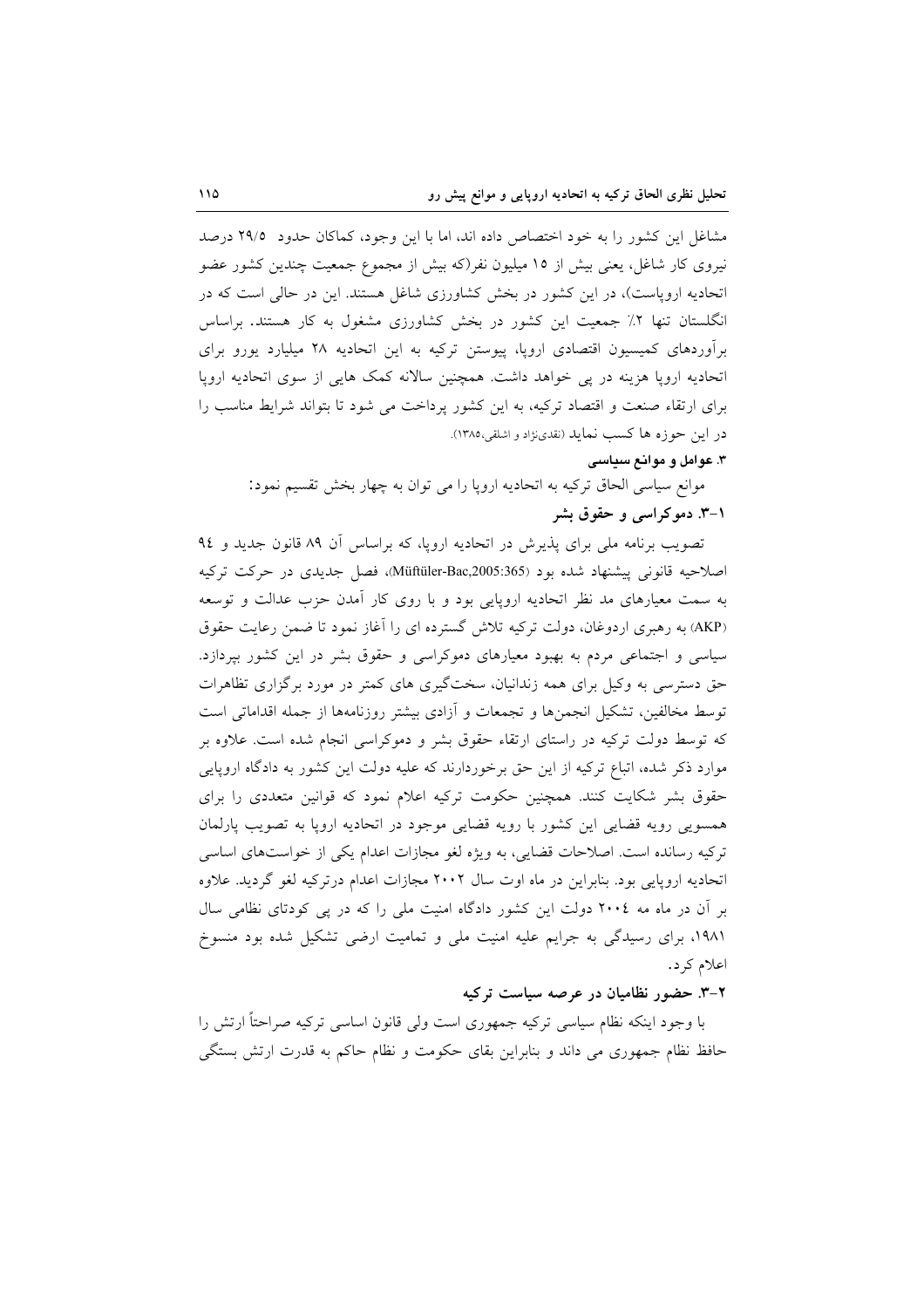دارد. ارتش کودتاهای ۱۹۶۰، ۱۹۷۱ و ۱۹۸۱ را در ترکیه رهبری و در ۱۹۹۷ نیز شبه کودتایی را عليه اربكان (نخست وزير وقت و رهبر حزب رفاه) انجام داد. بنابر آمار موجود از سال ۱۹۲۳ (سال تأسیس جمهوری جدید) تا سال ۱۹۸۷، ارتش ترکیه به مدت ۲۵ سال و ۹ ماه و ۱۸ روز نقش حکومتی و حضوری تأثیرگذار در عرصه سیاسی داشته است(لواسانی،۱۳۸٤: ۹). در این میان روند عضویت نظامیان و قدرت آنها در شورای امنیت ملی ترکیه یکی از موانع عضویت ترکیه در اتحادیه اروپایی بوده و اروپا همواره خواستار کاهش نقش ارتش در تصمیمگیریهای سیاسی داخلی و خارجی ترکیه است. این وضعیت از اوت ٢٠٠٤ تغییر یافته و درحال حاضر، شورای امنیت ملی که طی چند دهه گذشته هدایت کننده اصلی سیاست خارجی ترکیه بوده است، از یک نهاد دارای قدرت خاص به یک نهاد صرفاً مشورتی مبدل شده و از نقش و حضور نظامیان در این نهاد نیز کاسته شده است (واعظی،۱۳۸۷: ۵۲) . به علاوه، روند دخالت نظامیان در امور سیاسی متحول شده و ترکیه روند دموکراتیزاسیون و محدود نمودن قدرت نظامیان را در پیش گرفته است. تعیین رئیس ستاد مشترک و فرماندهان نیروی هوایی، زمینی و دریایی ارتش ترکیه توسط رئیس جمهور این کشور در اواسط سال ۲۰۱۱ و یک هفته پس از استعفای فرماندهان لائیک ارتش، که نوعی سنت شکنی در این کشور محسوب می شود، نیز نشانه آشکار دیگری از پایان سلطه ارتش بر عرصه سیاسی ترکیه به شمار می رود.

## ٣-٣. حقوق اقليت ها

جمعیت کردها در ترکیه حدود ۱۲ تا ۱۵ میلیون نفر است. که حدود ۱۹/۹٪ از کل جمعیت این کشور را تشکیل میدهد (Rubin,2003:324) اما با این وجود، سهم این نواحی از درآمد ناخالص ملي، سرمايه گذاري هاي دولت در بخش آموزشي، درماني، پروژه هاي عمراني و اشتغال پایین ترین رقم ها را به خود اختصاص داده است. با این وجود بعضی از کردها بیشتر بر حقوق فرهنگی خودشان پافشاری می کنند تا مسائل اقتصادی. ریشه مسئله کردها، که از آن به عنوان برزگترین چالش امنیت داخلی ترکیه یاد می کنند را باید در دو عامل عمده جست و جو نمود. اول، سیاست هویت زدایی قومی از کردها که از آغاز تشکیل جمهوری ترکیه دنبال شده و دوم، عدم توسعه یافتگی و عمران مناطق کردنشین ترکیه. اگر چه با دستگیری عبدالله اوجالان تا حد زیادی از شدت مبارزات کردها در ترکیه کاسته شد، اما تاثیر این مسئله بر روابط ترکیه- اروپا و تامین هزینه سنگین نیروهای نظامی در مناطق کرد نشین موجب شد تا مقامات رسمی و غیر رسمی ترکیه در مواضع خود نسبت به مسئله کردها تجدید نظر نمایند. این امر در دو بعد مختلف در حال تحقق می باشد: اول اینکه دولت ترکیه تلاش می کند تا کردها را به شکل کنترل شده وارد صحنه سیاست و اقتصاد این کشور نموده و با اعطای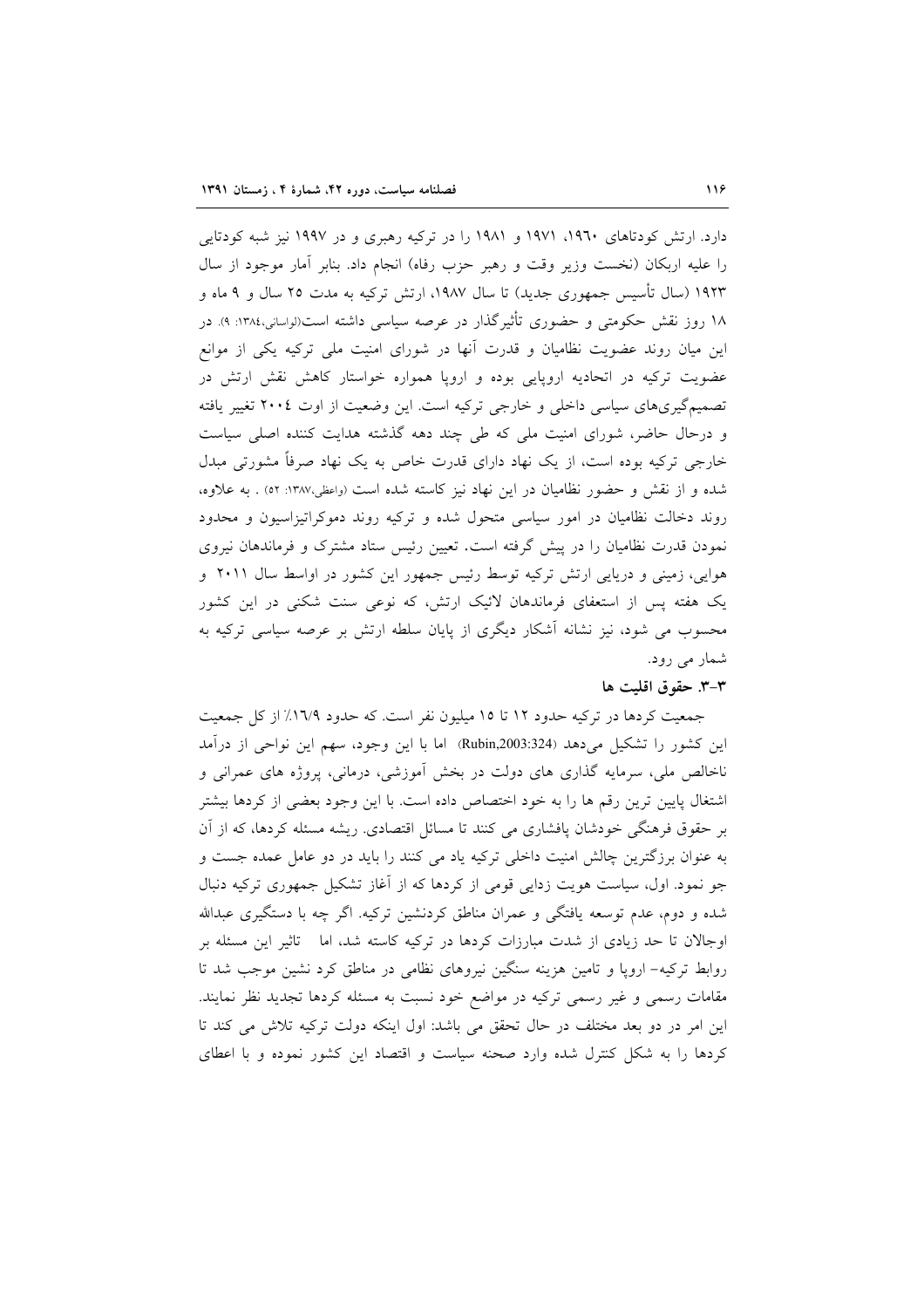مجموعه ای از امتیازات در زمینه مسائل فرهنگی به کردها، بحران امنیتی مناطق کرد نشین را حل و فصل نماید. و دوم، توجه هر چه بیشتر به عمران و توسعه مناطق کردنشین در جنوب و جنوب شرقی کشور بوده است. که عمدتاً در چارچوب طرح گاپ انجام شده است. ٤-٣. قبرس

یکی از موانع ورود ترکیه به اتحادیه اروپایی که بارها از سوی مقامات این اتحادیه مورد تاکید قرار گرفته مسئله حل و فصل اختلافات موجود این کشور با همسایههای اروپایی به خصوص قبرس است. تعیین حدود مرز آبی در دریای اژه، حدود هوایی در مرزهای دریایی، مسئله حضور ترکیه در شمال جزیر قبرس تحت عنوان دفاع از ترک&ای این جزیره و سرانجام موضوع اقلیتهای ترک شمال شرق یونان و ارتدوکسهای یونانی در استانبول از مسائل اختلاف برانگيز في مابين تركيه و يونان بوده است ,Rumelili,2003:232 Carkoglu & Rubin) ,2004:140) موضوع قبرس، به خصوص بعد از اینکه بخش یونانی نشین قبرس در سال ۲۰۰٤ به عضویت اتحادیه اروپایی درآمد، پیچیدگی بیشتری پیدا کرد. از یک سو ترکیه به راحتی حاضر نبود از قبرس شمالی ترکنشین دست بردارد و از شناسایی قبرس یونانی نشین، به عنوان نماینده قانونی آن جزیره امتناع می ورزید و از سوی دیگر، قبرس یونانی نشیتن درصدد بود تا با بهره گیری از وضعیت جدید خود و از طریق فرأیند مذاکرات الحاق، با اعمال فشار بر ترکیه به حل و فصل مناقشات مرزی خود با این کشور سرعت بیشتری ببخشد (Kramer,2006:51). با به قدرت رسیدن حزب عدالت و توسعه در ترکیه دولت اردوغان تمام تلاش خود را برای از میان برداشتن مسئله قبرس، به عنوان مانعی در عضویت این کشور در اتحادیه اروپا، انجام داد و نهایتاً طرح کوفی عنان از سوی دولت ترکیه پذیرفته شد. اما مهمترین تحول صورت گرفته در سیاست خارجی ترکیه در قبال قبرس به امضاء سندی از سوی دولت این کشور مربوط می شد که براساس آن ترکیه اتحاد گمرکی خود با اتحادیه اروپا را به تمام اعضای آن (و به ویژه قبرس جنوبی) تسری می داد. (واعظی،۱۳۸۷: ته) ۴. عوامل و موانع اجتماعی و فرهنگی

> موانع فرهنگی – اجتماعی را می توان به سه بخش تقسیم کرد: ١-٤. ساختار فرهنگی –اجتماعی:

تمایزات و تعارضات موجود در ساختارهای اجتماعی و فرهنگی ترکیه و اتحادیه اروپایی را میتوان یکی از موانع اصلی در مسیر پذیرش ترکیه در این اتحادیه ارزیابی نمود. اگرچه مذاکرات رسمی ترکیه و اتحادیه اروپایی، حول محور ضعف اقتصادی و سیاسی این کشور در جریان است، اما مسأله اصلی که در پشت درهای بسته مذاکرات هم گاهاً به آن اشاره می شود موانع فرهنگی، اجتماعی و مذهبی است و این همان نکته ای است که رجب طیب اردوغان نیز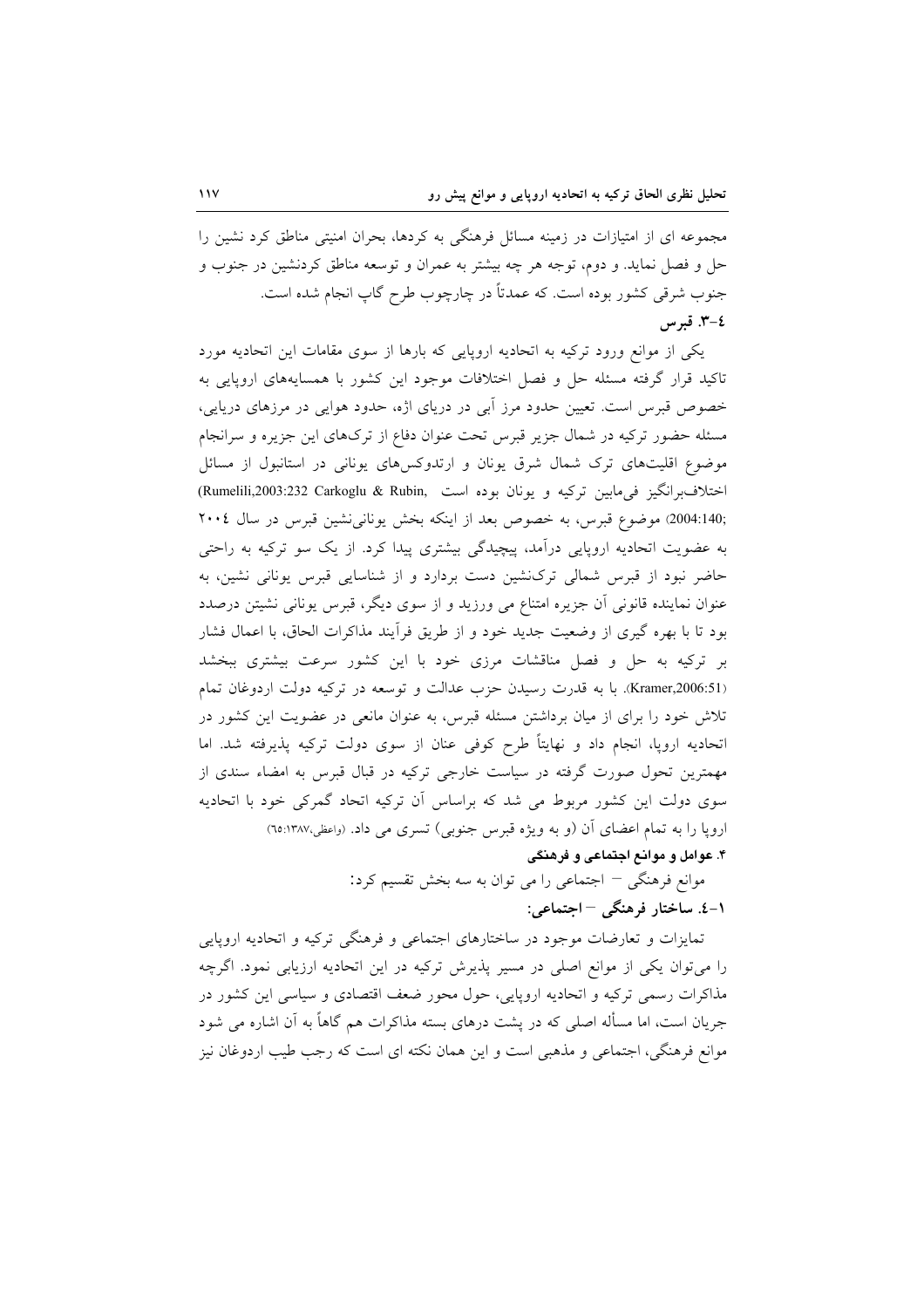آن را بر زبان آورد و اعلام کرد که: «مانع اصلی عضویت ترکیه، مشکل فرهنگی است.» (لواسانی، ١٣٨٤: ٨) درواقع بر خلاف آنچه كه نخبگان تركيه مطرح مى كنند، مدرنيزاسيون نتوانسته است مظاهر فرهنگ سنتی را در این کشور از بین ببرد و مذهب را به حاشیه براند. ارزش۵ای لیبرال تنها در میان درصد کمی از مردم مقبولیت پیدا کرده است و به طور کلی جامعه ترکیه، غربی نشده است (قهرمانپور،۱۳۸۳: ۷۹). همین مسئله تعامل این دو بازیگر را در قالب یک فرآیند همگرایانه در چارچوب اتحادیه اروپا با مشکلات عدیده ای روبرو کرده و باعث بروز نگرانی و تردیدهایی از سوی مقامات برخی از کشورهای اروپایی گشته است.

# ٢-٤. تركيب جمعيت شناختى

ترکیه با بیش از ۷۸ میلیون نفر جمعیت در صورت عضویت در اتحادیه اروپایی به یکی از تأثیرگذارترین اعضای این اتحادیه تبدیل خواهد شد و تعداد نمایندگان آن در کمیسیونهای مختلف و پارلمان اروپا حتی اندکی بیشتر از فرانسه، انگلستان، ایتالیا و لهستان خواهد بود. پرجمعیتترین کشور اروپایی در حال حاضر، آلمان با ۸۱ میلیون جمعیت است ولی با توجه به پایین آمدن میزان زاد ولد در اروپا و رشد منفی جمعیت در برخی کشورهای اروپایی، در دهههای آتی، جمعیت ترکیه که در حال حاضر (سال ۲۰۱۲) دارای رشد ۱/۹۷ درصدی در سال است، بر همه کشورهای اروپایی پیشی خواهد گرفت (World Fact Book,2012 ) .

به همین دلیل مخالفان ورود ترکیه به اتحادیه اروپایی نگران کسب موقعیت برتر ترکیه مسلمان در میان مسیحیان اروپا هستند. به علاوه نگرانی اروپایی ها از افزایش وزن ترکیه در نهادهایی نظیر شورای اروپا و پارلمان اروپا، که رأیگیری در آن مبتنی بر میزان جمعیت است، موجب مخالفت برخی از دولت های اروپایی با عضویت این کشور در اتحادیه اروپا شده است.

#### ۰۳-٤. مهاجرت

تحلیل گران معتقدند که بلافاصله پس از پیوستن ترکیه به اتحادیه اروپایی حداقل ۲/۷ میلیون ترک جویای کار به سوی اروپا حرکت خواهند نمود. علاوه بر آن اروپاییان از این نگرانند که با عضویت ترکیه و مهاجرت نیروی کار از این کشور به کشورهای دیگر اروپایی، نسبت بیکاری و تعداد بیکاران که یکی از مشکلات اتحادیه اروپایی است، حادتر گردد. به علاوه اینکه لائیک تر شدن بعضی جریان های سیاسی در ترکیه، اعمال بعضی محدودیت ها از قبیل منع حجاب وبهتر بودن شرایط رفاهی در اروپا نیز از جمله عوامل دیگری است که به افزایش مهاجرت از ترکیه به سمت کشورهای اروپایی دامن خواهد زد (نقدینژاد و اشلقی،۱۳۸۵).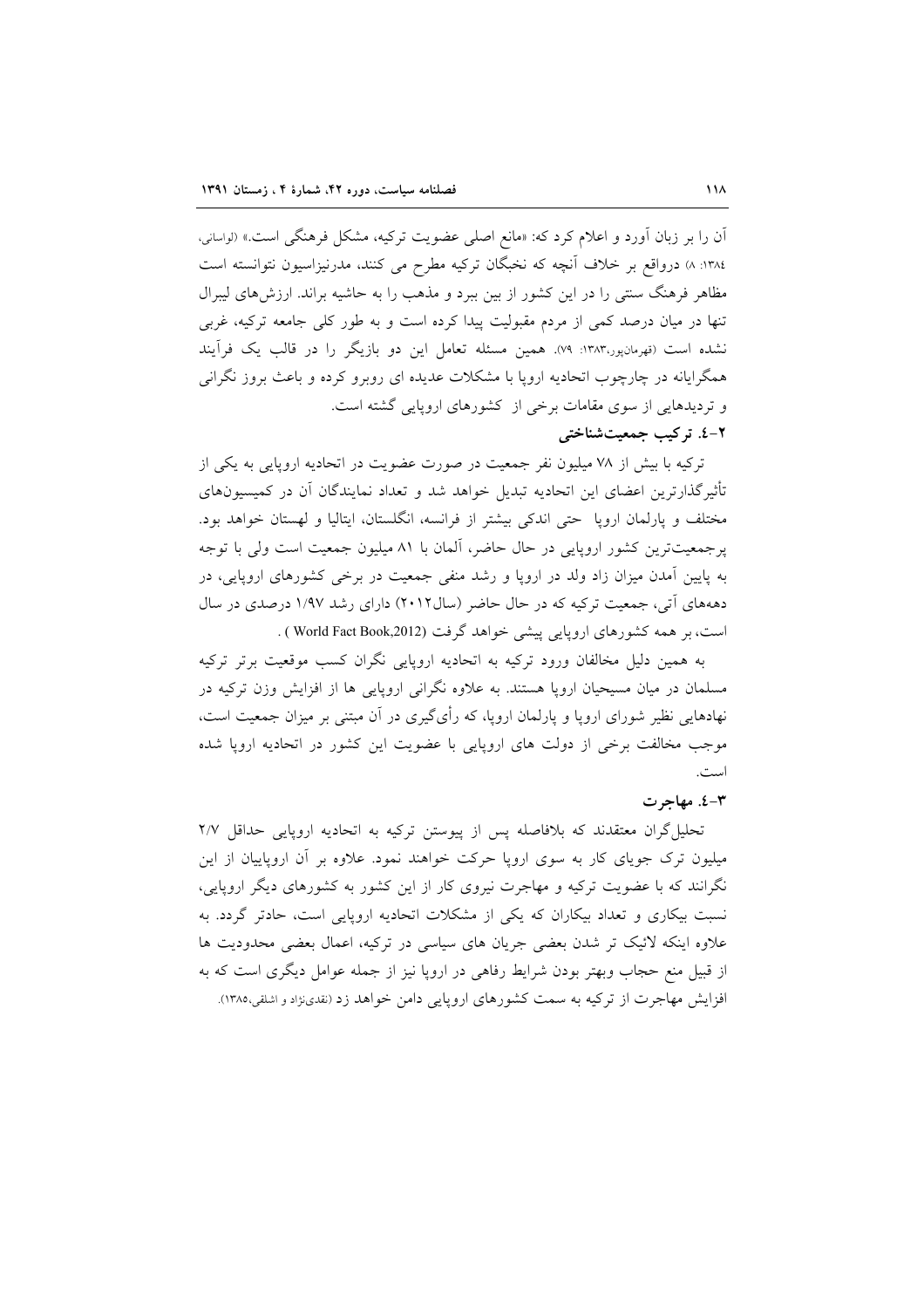# ب) نقش بازیگران مرکزی اتحادیه اروپا و دولتهای مداخلهگر خارجی در پیوستن ترکیه به اتحادیه ارویا

همان طور که پیش تر بیان کردیم بر اساس نظریه همگرایی منطقه ای اشپیگل و کانتوری، بازیگران مرکزی و قدرت های بزرگ حاضر در روند همگرایی و همچنین دولت های مداخله گر فرا منطقه ای، تمایلات و منافع آنها، به عنوان یکی از عوامل مهم، تعیین کننده و تاثیرگذار در نوع رفتار و برخورد آن سازمان با مسائل پیش روی خود به شمار می آید. از این رو در این بخش ضمن مطرح نمودن مواضع، دیدگاه ها و نگرانی های بازیگران مرکزی حاضر در اتحادیه اروپا به خصوص فرانسه و ألمان در خصوص مسئله الحاق ترکیه به این اتحادیه، نقش و دیدگاه های دولت آمریکا را به عنوان مهمترین قدرت فرامنطقه ای و مداخله گر درباره مورد بررسي قرار خواهيم داد.

## ۱. نقش و مواضـع قدرت های بزرگ اروپایی در قبال مسئله پیوستن ترکیه به اتحادیه اروپا

الحاق تركيه به اتحاديه ارويا موضوعي است كه اعضاى اين اتحاديه را در دو جبهه موافقان و مخالفان، مقابل یکدیگر قرار داده و هر یک از اعضاء به فراخور دیدگاه ها، رویکردها، استدلال ها و منافع خود در این مورد به سمت یکی از دو جناح موافق و مخالف متمایل است. اما علی رغم وجود نگرشهای متفاوت و حتی متعارض در بین اعضای اتحادیه اروپایی در مورد عضویت ترکیه، یک اجماع کلی در میان همه کشورهای عضو وجود دارد که براساس آن ترکیه فقط زمانی می تواند عضو اتحادیه اروپا شود که خود را با معیارهای مطرح شده در اجلاس کپنهاگ و چارچوب مذاکرات سال ٢٠٠٤ وفق داده، هماهنگ نماید. در ادامه به تبیین دیدگاه انگلستان، فرانسه و آلمان به عنوان قدرت های بزرگ اروپایی در قبال مسئله پیوستن ترکیه به اتحادیه اروپا پرداخته، نقش آنها را بر اساس نظریه اشیپگل و کانتوری، در تحقق و یا عدم تحقق اين رويداد بررسي خواهيم كرد. ۰۱–۰. انگلستان

انگلستان در رأس حامیان الحاق ترکیه به اتحادیه اروپا قرار دارد. انگلیس ازیک طرف عضویت ترکیه را به معنای تقویت موضع خود و جبهه آتلانتیک گرای درون اتحادیه اروپایی میداند، و از طرف دیگر از «گسترش سطحی» اتحادیه اروپا پشتیبانی می کند. کشورهایی همچون: اسپانیا، ایتالیا، پرتغال، سوئد، فنلاند به همراه چند کشور اروپایی دیگر در اردوگاه موافقان قرار گرفته و هریک بر اساس دیدگاه خاص خود در مورد اتحادیه ارویا و عمدتاً به دلیل ملاحظات سیاسی- استراتژیکی از پیوستن ترکیه به این اتحادیه حمایت می کنند. آنها معتقدند که الحاق ترکیه به اتحادیه اروپایی، از یک سو می تواند به تضمین امنیت انرژی این اتحادیه کمک نماید و از سوی دیگر بازار ترکیه با جمعیتی قریب به ۸۰ میلیون نفر، می تواند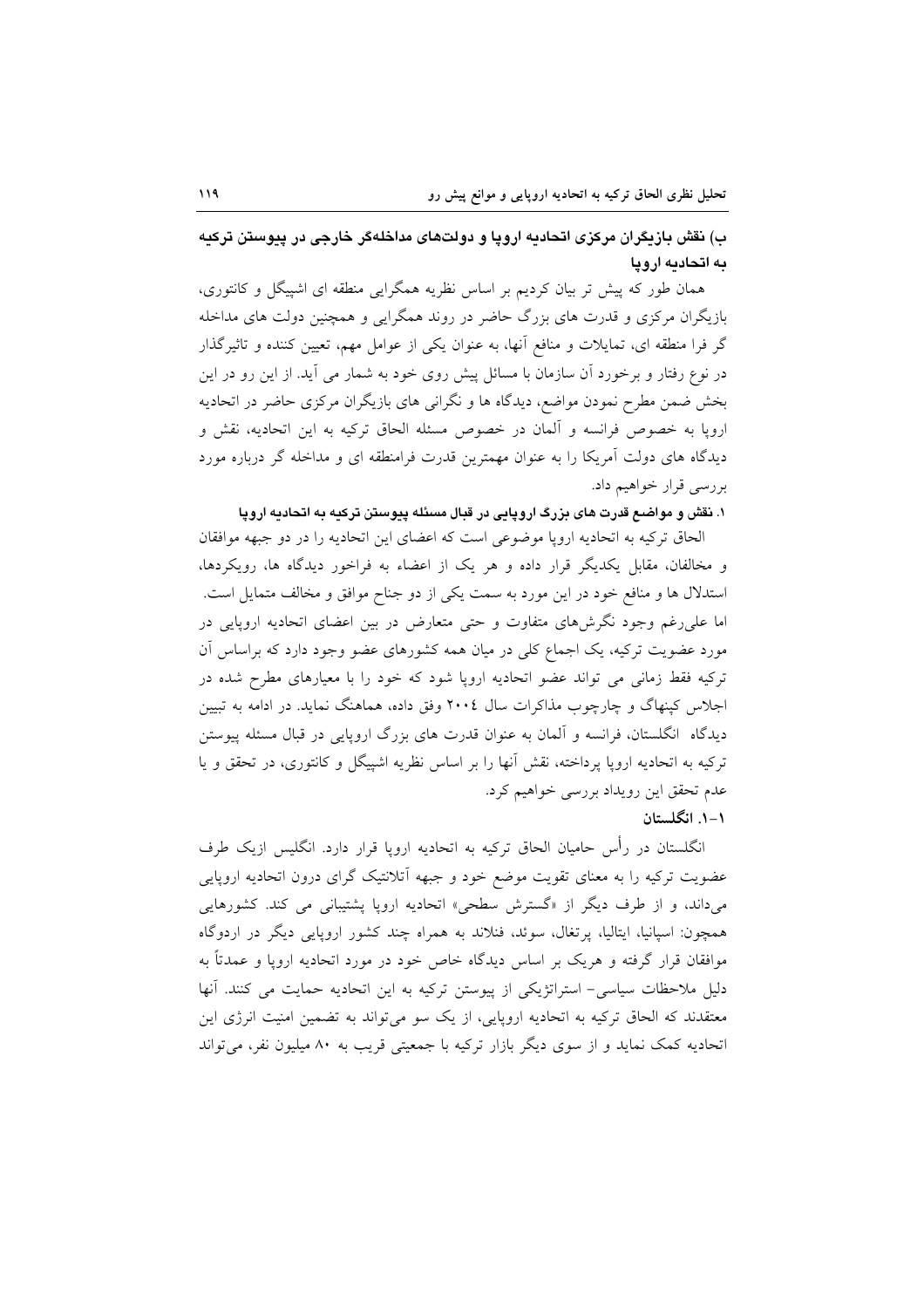فرصت های اقتصادی جدیدی را پیش روی کشورهای عضو این سازمان منطقه ای قرار دهد به علاوه الحاق ترکیه به عنوان یک کشور دموکراتیک مسلمان به اتحادیه اروپا، علاوه بر کمک به کنترل جریانهای رادیکال اسلامی درون اروپا، می تواند این کشور را به الگویی برای دیگر كشورهاي اسلامي تبديل نمايد.

## ٢-١. فرانسه و آلمان

از سوی دیگر فرانسه و آلمان ً به عنوان اصلی ترین و قدرتمندترین مخالفان حضور ترکیه در جمع کشورهای عضو اتحادیه، جبهه مخالفان الحاق این کشور به اتحادیه۹ اروپا را رهبری می کنند. فرانسه همواره خواستار «گسترش عمقی» اتحادیه بوده ودر این رابطه فعالیت های زیادی را نیز در گذشته انجام داده است. با روی کار آمدن نیکلا سارکوزی، فرانسه در چرخشی آشکار و ضمن تغییر در موضع محتاطانه خود در قبال الحاق ترکیه به اتحادیه اروپا، علناً در صف مخالفان سرسخت الحاق ترکیه به این اتحادیه قرار گرفت. او پس از پیروزی در انتخابات در اولین اظهار نظرش در این باره گفت که«هرگز نمی توانم تصورکنم که مرزهای اتحادیه اروپا به کشورهایی چون ایران، سوریه و عراق منتهی شود» (بصیری و موسوی،۱۳۸۹:۸۸)

از سوی دیگر هم، اگرچه آلمان در زمان «گرهارد شرودر» با آغاز گفتگوهای مربوط به عضویت کامل ترکیه در اتحادیه اروپایی موافقت کرده بود، اما شکل گیری دولت ائتلافی جدید و انتقال قدرت در آلمان از حزب سوسیال دموکرات به دموکرات مسیحی به رهبری خانم «أنجلا مركل» در پايير ٢٠٠٥ موجب تغيير در موضع اين كشور نسبت به مسئله الحاق ترکیه به اتحادیه اروپایی شد. مسئله ای که آلمان را در کنار کشورهایی همچون فرانسه، اتریش، جمهوری چک، لوکزامبورگ، هلند و دانمارک در جبهه مخالفان عضویت ترکیه در اتحادیه اروپا قرار داد. مرکل از مخالفان صریح عضویت آنکارا در اتحادیه اروپایی بوده و معتقد است: «دعوت تركيه براي نامزد شدن اشتباه بوده است.»

اگرچه نگرانی ها و استدلال های کشورهای عضو بلوک مخالف عضویت ترکیه در اتحادیه اروپایی تا حدی با هم متفاوت است، اما علی رغم اختلاف نظرها و شدت و ضعف مخالفتشان با این موضوع، تمامی این کشورها معتقدند که پیوستن ترکیه به اتحادیه اروپایی عواقب خطرناکی را برای این سازمان منطقه ای در پی خواهد داشت که حتی می تواند در دراز مدت به انحراف این اتحادیه از اهداف اولیه و نهایتاً ۖ فروپاشی آن منجر شود. همین مسئله باعث شده تا این کشورها همواره درصدد مانع تراشی بر سر راه عضویت کامل ترکیه در اتحادیه ارويا بر اّيند (چگيني زاده وخوش اندام،۱۳۸۸:ص۲۲)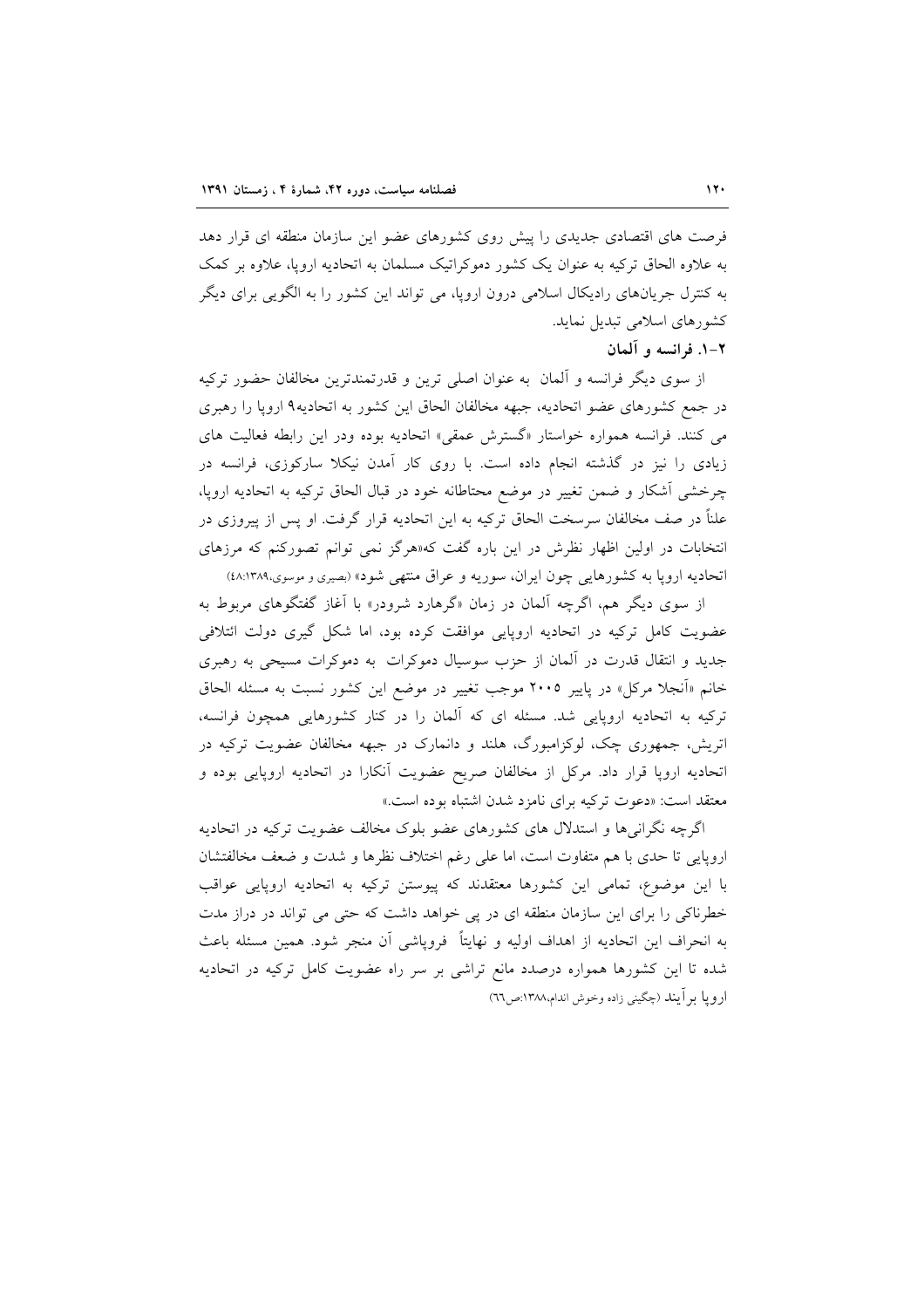## ۲. نقش آمریکا در پیوستن ترکیه به اتحادیه اروپا

اگر چه آمریکا نقش مستقیمی در فرآیند عضوگیری در اتحادیه اروپا ندارد، اما با این وجود، دولت و بسیاری از نمایندگان کنگره همواره از گسترش اتحادیه اروپا حمایت کرده و معتقدند که این گسترش خدمتی در جهت منافع آمریکاست که موجب گسترش ثبات و افزایش فرصت های اقتصادی در کل اروپا خواهد شد. أمریکا با تشویق و ترغیب اتحادیه اروپایی در دسامبر سال ۱۹۹۹ باعث شد که کاندیداتوری ترکیه برای عضویت در این سازمان پذیرفته شود (233 :Hale,2000) در زمان دولت جرج بوش اَمریکا به عنوان متحدی قدرتمند در کنار ترکیه قرار داشت و دولت اوباما هم حمایت از ترکیه برای عضویت در اتحادیه اروپا را ادامه داده است. سخنان اوباما در سال ۲۰۰۹ و در طی سفری که به ترکیه داشت نیز موید ادامه سیاست دولت های پیشین در قبال موضوع الحاق ترکیه به اتحادیه اروپا توسط دولت جدید آمریکا بود. حمایت آمریکا از ترکیه برای پیوستن این کشور به اتحادیه اروپا، از ماهیتی امنیتی برخوردار است و همین مسئله موجب نگرانی بیش از پیش برخی از دولت های عضو این اتحادیه از جمله آلمان، فرانسه و اتریش گشته و آنها احساس می کنند که آمریکا به مباحث و نگرانیهای موجود درارویا در مورد تاثیرات بلند مدت پذیرش ترکیه در این اتحادیه اعتناء نمی کند و اهمیت ترکیه را به شکل ناقص و صرفاً از منظر ابعاد امنیتی و جغرافیایی تعریف می نماید. آمریکا همچنین می کوشد تا با استفاده از نفوذ خود، از رابطه سازنده و نزدیک ترکیه و اتحادیه اروپا برای بهبود روابط ناتو با اتحادیه اروپایی استفاده کند (Morelli,2011:14)

### نتيجه

ترکیه در طی کردن مسیر پر فراز و نشیب عضویت در اتحادیه اروپا همواره با دو جریان عمدهٔ در هم تنیده مواجه بوده و خواهد بود. اولین عامل و جریان موثر، که شاید از اهمیت بیشتری نسبت به عامل دوم نیز برخوردار باشد، ناظر به سیر تحولات داخلی ترکیه است. مسئله ای که نقش به سزایی را در بازتعریف هویتی این کشور به عنوان یک کشور اروپایی در نگاه اعضاء اتحادیه اروپا ایفا می کند. ویژگی خاص این جریان را باید قابل کنترل و جهت دهی بودن آن به دست دولتمردان و سیاستمداران ترکیه دانست. از سوی دیگر، بر اساس «نظریه همگرایی منطقه ای» اشپیگل و کانتوری، ترکیه باید در بعد فرهنگی و مذهبی به الگویی از اسلام اروپا پسند یا به اصطلاح «اسلام میانه رو» تبدیل گردد تا بتواند موافقت آنها را برای ورود به اتحادیه اروپایی کسب نماید. به موازات این جریان، جریان دیگری در حال حرکت است که بر خلاف جریان اول، معطوف به مسائل خارجی و تحولات بین المللی است. از يکسو تغيير و تحول در نقش، جايگاه و منافع اتحاديه اروپا در نظام بين الملل و نوع رابطه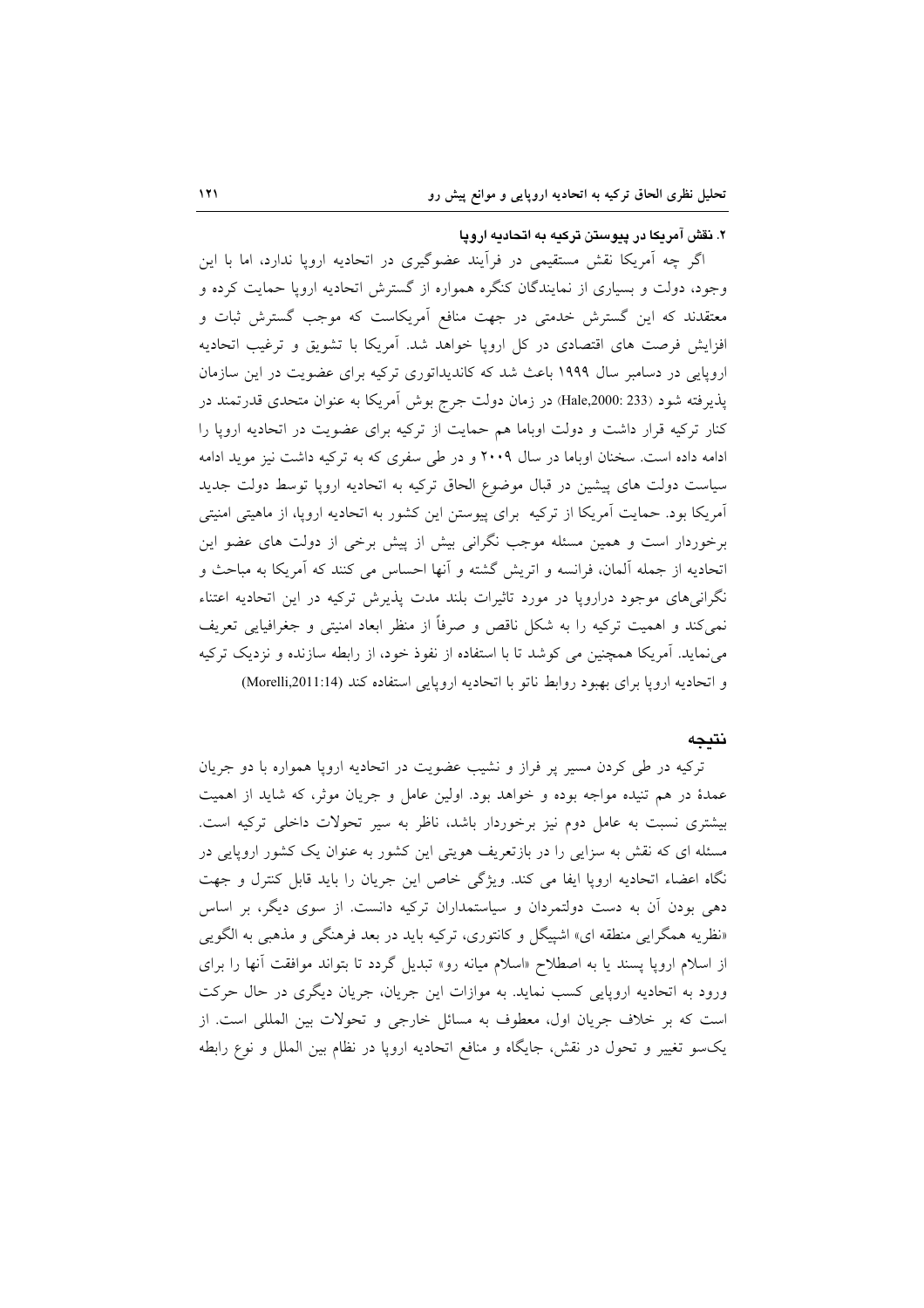این اتحادیه با دیگر قدرتهای بزرگ، نوع نگاه اروپاییان را نسبت به مسئله الحاق ترکیه به این سازمان تحت تاثیر قرار میدهد و از سوی دیگر، تحولات کشورهای اروپایی و نتایج انتخابات در این کشورها، می تواند در تغییر موضع آنها در قبال مسئله الحاق ترکیه به این اتحادیه موثر واقع شود. به طوری که در صورت به قدرت رسیدن احزاب سوسیالیسی در اروپا و در نتیجه تقویت جبهه حامیان الحاق ترکیه به این اتحادیه، شانس این کشور برای عضویت در این سازمان افزایش می یابد. به علاوه حمایت آمریکا به عنوان قدرت هژمون نظام بین الملل و مهمترین بازیگر مداخله گر در امور مربوط به اتحادیه اروپا، از عضویت ترکیه در اتحادیه اروپایی و تشویق اروپایی ها به پذیرش این کشور به عنوان یکی از اعضاء اتحادیه اروپا را نیز بايد عامل مهم ديگري دانست كه مي تواند با تقويت جبهه موافقان الحاق تركيه به اتحاديه، شتاب بیشتری به این روند ببخشد.

در پایان توجه به این نکته نیز حائز اهمیت است که دولتمردان ترکیه در سال های گذشته گاه سخنانی بر زبان رانده اند که نشان میدهد ورود به اتحادیه اروپایی گرچه هنوز هدف آنهاست اما در شرایط بحرانهای فکری، سیاسی و اقتصادی در غرب و نیز بیداری اسلامی در منطقه، این ورود دیگر یک هدف عالی برای آنها نیست.

## منابع و مآخذ:

#### الف. فارسى:

- ۱. بصیری، محمد علی و موسوی، سید فاضل (بهار ۱۳۸۹). « نقش و تاثیر عوامل داخلی ترکیه در پیوستن آن کشور به اتحادیه اروپا ». فصلنامه علمی-پژوهشی سیاسی و بین المللی دانشگاه آزاد اسلامی، شماره ۵، صص ۸۹–۵.
- ۲. چگینی زاده، غلامعلی و خوش اندام، بهزاد (تابستان۱۳۸۹). « تعامل و تقابل پیرامون گرایی و غرب گرایی در سیاست خارجي تركيه». **راهبرد**، سال نوزدهم، شماره ٥٥، تهران: مركز تحقيقات استراتژيك.صص ٢٢٠-١٨٩.
- ۳. خانی، حسین و جمالی، حسین (بهار ۱۳۸۸). « اتحادیه اروپا، ترکیه و تحول در حقوق فرهنگی کردهای ترکیه (۲۰۰۲-۱۹۹۱) ». پژوهشنامه علوم سیاسی، سال چهارم، شماره۲. صص ۵۷–۷.
	- ٤. مسلطانی، علیرضا (١٣٨٤). «اصلاحات اقتصادی در ترکیه ». همشهری **دیپلماتیک**، شماره ۷۰، ص ۱۱.
- ۵. قهرمانپور، رحمان (۱۳۸۳). «ترکیه و اتحادیه اروپا؛ معضلی دوجانبه ». کتاب اروپا (۳)، تهران: مؤسسه فرهنگی و مطالعاتی ابرار معاصر.
	- ٦. گروه نویسندگان (١٣٨٦). **کتاب سبز جمهوری ترکیه**. تهران: مرکز چاپ و انتشارات وزارت امور خارجه. چاپ اول.
		- ۷. گواسانی، سید محمدحسین (۱۳۸٤). « عضویت ترکیه در اتحادیه اروپا ». همشهری <mark>دیپلماتیک</mark>، شماره ۷۰،ص۹.
		- ۸ نقدینژاد، حسن و اشلقی، امیر عباس (آبان ۱۳۸۵). «چشمانداز عضویت ترکیه در اتحادیه اروپایی». **سایت مرکز** تحقیقات استراتژیک، دسترسی در(۵ شهریور ۱۳۹۰): .http://www.csr.ir/departments.aspx?lng=fa&abtid=06&depid=44&semid=460
			- ۹. نقيب زاده، احمد (١٣٨٢).ا**تحاديه اروپا از آغاز تا کنون**. تهران: نشر قومس. چاپ اول.
- ۱۰. واعظی، محمود (تابستان۱۳۸۷). « تجربه جدید در ترکیه: تقابل گفتمان ها ».**راهبرد، شماره ٤٧،** تهران: مرکز تحقیقات استر اتژیک.